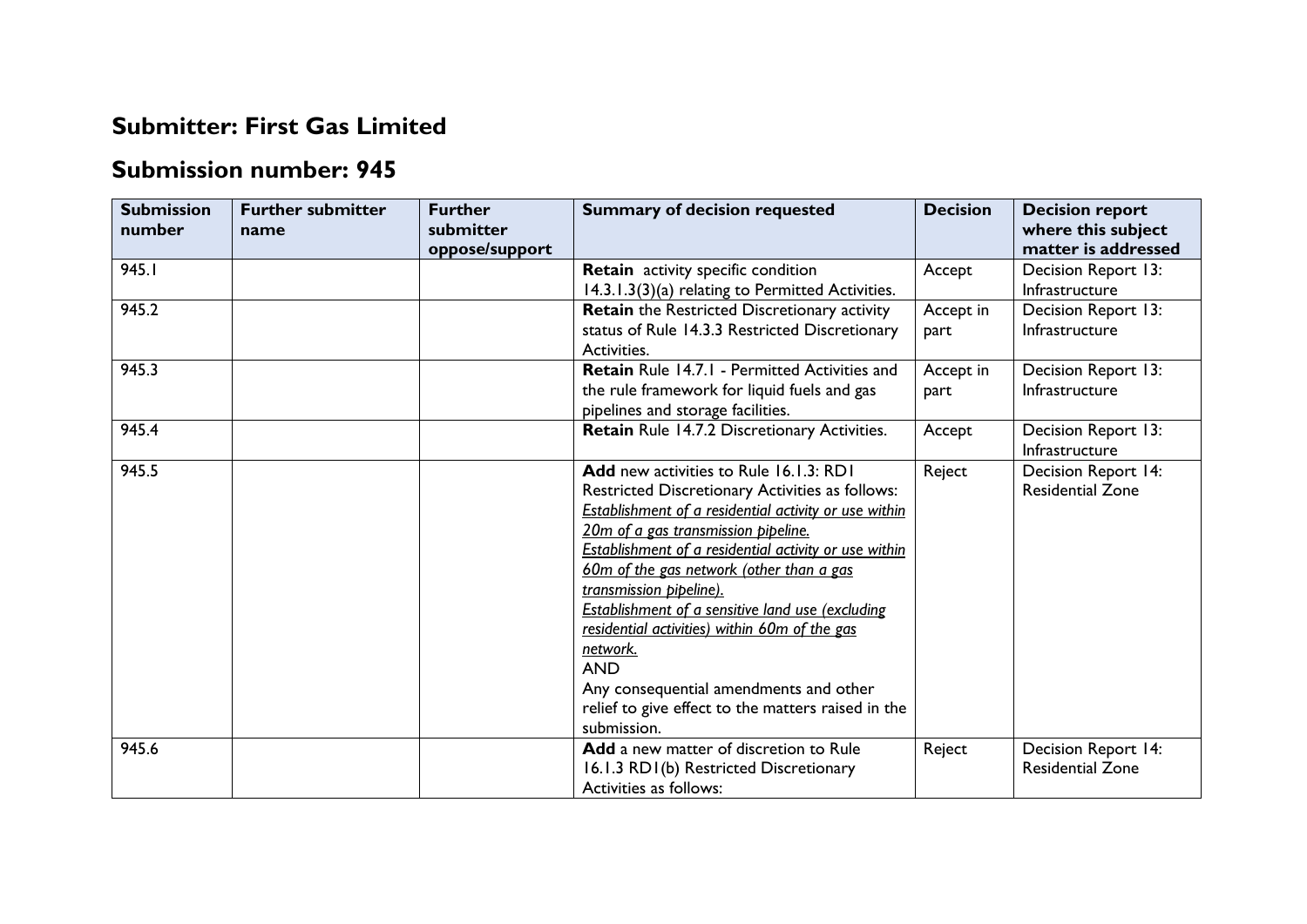| <b>Submission</b><br>number | <b>Further submitter</b><br>name | <b>Further</b><br>submitter | <b>Summary of decision requested</b>                | <b>Decision</b> | <b>Decision report</b><br>where this subject |
|-----------------------------|----------------------------------|-----------------------------|-----------------------------------------------------|-----------------|----------------------------------------------|
|                             |                                  | oppose/support              |                                                     |                 | matter is addressed                          |
|                             |                                  |                             | (k) The safe, effective and efficient operation,    |                 |                                              |
|                             |                                  |                             | maintenance and upgrade of the gas network.         |                 |                                              |
|                             |                                  |                             | <b>AND</b>                                          |                 |                                              |
|                             |                                  |                             | Any consequential amendments and other              |                 |                                              |
|                             |                                  |                             | relief to give effect to the matters raised in the  |                 |                                              |
|                             |                                  |                             | submission.                                         |                 |                                              |
| 945.7                       |                                  |                             | Add a new condition to Rule 16.2.4.1 PI             | Reject          | Decision Report 14:                          |
|                             |                                  |                             | Earthworks general as follows:                      |                 | <b>Residential Zone</b>                      |
|                             |                                  |                             | (x) Earthworks to a depth of greater than 200mm     |                 |                                              |
|                             |                                  |                             | must be located a minimum of 12m from the           |                 |                                              |
|                             |                                  |                             | centre line of a gas transmission pipeline.         |                 |                                              |
|                             |                                  |                             | <b>AND</b>                                          |                 |                                              |
|                             |                                  |                             | Any consequential amendments and other              |                 |                                              |
|                             |                                  |                             | relief to give effect to the matters raised in the  |                 |                                              |
|                             |                                  |                             | submission.                                         |                 |                                              |
| 945.8                       |                                  |                             | Add a new matter of discretion to Rule              | Reject          | Decision Report 14:                          |
|                             |                                  |                             | 16.2.4.1 RD1(b) Earthworks - General as             |                 | <b>Residential Zone</b>                      |
|                             |                                  |                             | follows:                                            |                 |                                              |
|                             |                                  |                             | Effects on the safe, effective and efficient        |                 |                                              |
|                             |                                  |                             | operation, maintenance and upgrade of               |                 |                                              |
|                             |                                  |                             | infrastructure, including access.                   |                 |                                              |
| 945.9                       |                                  |                             | Add the following subdivision rule to Rule          | Reject          | <b>Decision Report 14:</b>                   |
|                             |                                  |                             | 16.4 Subdivision:                                   |                 | <b>Residential Zone</b>                      |
|                             |                                  |                             | Subdivision - Site containing a gas transmission    |                 |                                              |
|                             |                                  |                             | pipeline:                                           |                 |                                              |
|                             |                                  |                             | a) The subdivision of land containing a gas         |                 |                                              |
|                             |                                  |                             | transmission pipeline is a restricted discretionary |                 |                                              |
|                             |                                  |                             | activity.                                           |                 |                                              |
|                             |                                  |                             | b) Council's discretion shall be restricted to the  |                 |                                              |
|                             |                                  |                             | following matters:                                  |                 |                                              |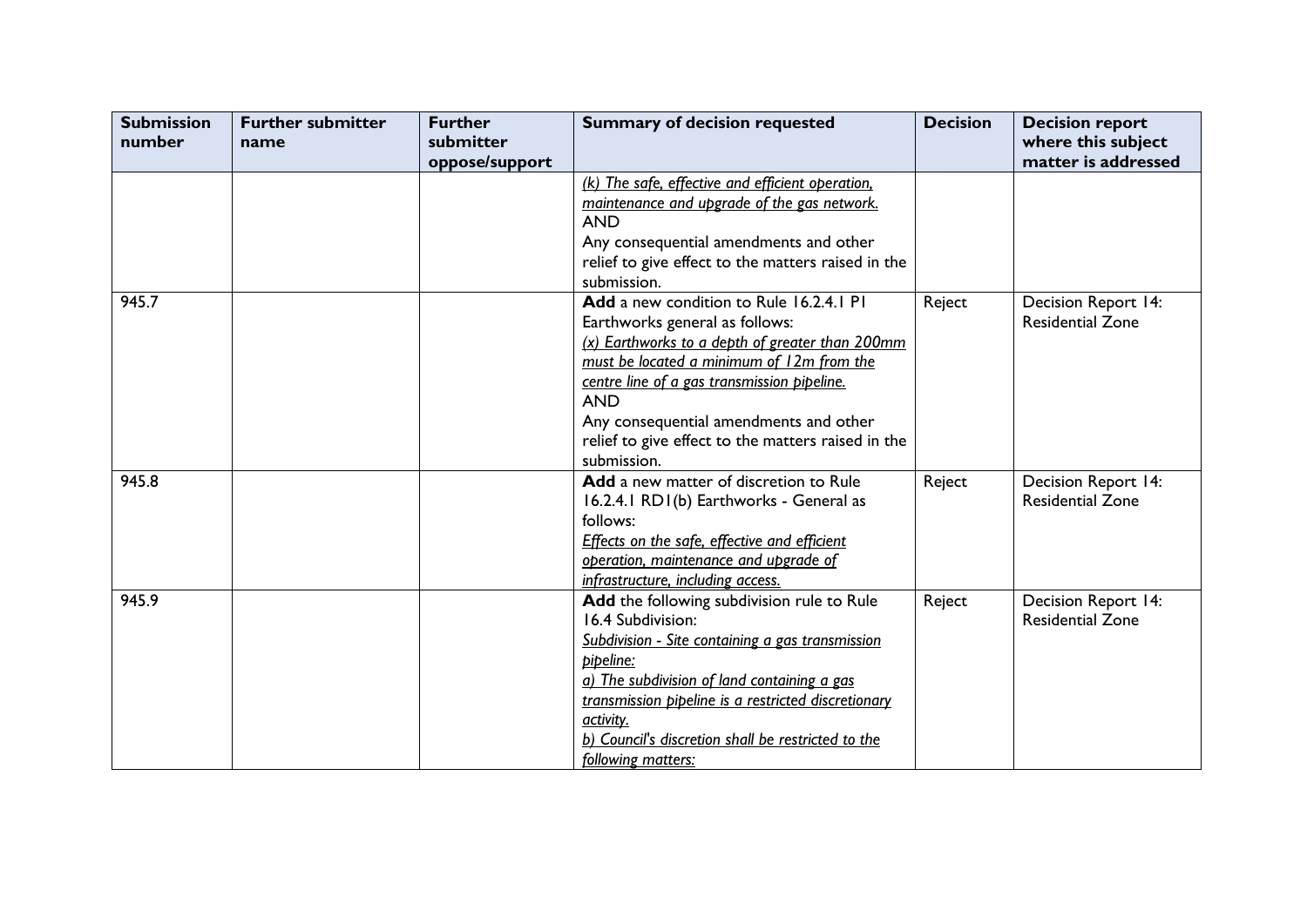| <b>Submission</b> | <b>Further submitter</b> | <b>Further</b> | <b>Summary of decision requested</b>                         | <b>Decision</b> | <b>Decision report</b>  |
|-------------------|--------------------------|----------------|--------------------------------------------------------------|-----------------|-------------------------|
| number            | name                     | submitter      |                                                              |                 | where this subject      |
|                   |                          | oppose/support |                                                              |                 | matter is addressed     |
|                   |                          |                | (i) The extent to which the subdivision design               |                 |                         |
|                   |                          |                | avoids or mitigates conflict with the gas                    |                 |                         |
|                   |                          |                | infrastructure and activities.                               |                 |                         |
|                   |                          |                | (ii) The ability for maintenance and inspection of           |                 |                         |
|                   |                          |                | pipelines including ensuring access to the                   |                 |                         |
|                   |                          |                | pipelines.                                                   |                 |                         |
|                   |                          |                | (iii) Consent notices on titles to ensure on-going           |                 |                         |
|                   |                          |                | compliance with AS2885 Pipelines- Gas and Liquid             |                 |                         |
|                   |                          |                | Petroleum - Parts 1 to 3.                                    |                 |                         |
|                   |                          |                | (iv) The outcome of any consultation with First              |                 |                         |
|                   |                          |                | Gas Limited.                                                 |                 |                         |
|                   |                          |                | <b>AND</b>                                                   |                 |                         |
|                   |                          |                | Any consequential amendments and other                       |                 |                         |
|                   |                          |                | relief to give effect to the matters raised in the           |                 |                         |
|                   |                          |                | submission.                                                  |                 |                         |
| 945.10            |                          |                | Add a new Restricted Discretionary Activity                  | Reject          | Decision Report 21:     |
|                   |                          |                | to Rule 20.1 Land Use Activities as follows:                 |                 | <b>Industrial Zones</b> |
|                   |                          |                | <b>Establishment of a residential activity or use within</b> |                 |                         |
|                   |                          |                | 20m of a gas transmission pipeline.                          |                 |                         |
|                   |                          |                | <b>Establishment of a residential activity or use within</b> |                 |                         |
|                   |                          |                | 60m of the gas network (other than a gas                     |                 |                         |
|                   |                          |                | transmission pipeline).                                      |                 |                         |
|                   |                          |                | Establishment of a sensitive land use (excluding             |                 |                         |
|                   |                          |                | residential activities) within 60m of the gas                |                 |                         |
|                   |                          |                | network.                                                     |                 |                         |
|                   |                          |                | <b>AND</b>                                                   |                 |                         |
|                   |                          |                | Add a new matter of discretion to Rule 20.1                  |                 |                         |
|                   |                          |                | Land use - Activities as follows:                            |                 |                         |
|                   |                          |                | Effects on the safe, effective and efficient                 |                 |                         |
|                   |                          |                | operation, maintenance and upgrade of                        |                 |                         |
|                   |                          |                | infrastructure.                                              |                 |                         |
|                   |                          |                | <b>AND</b>                                                   |                 |                         |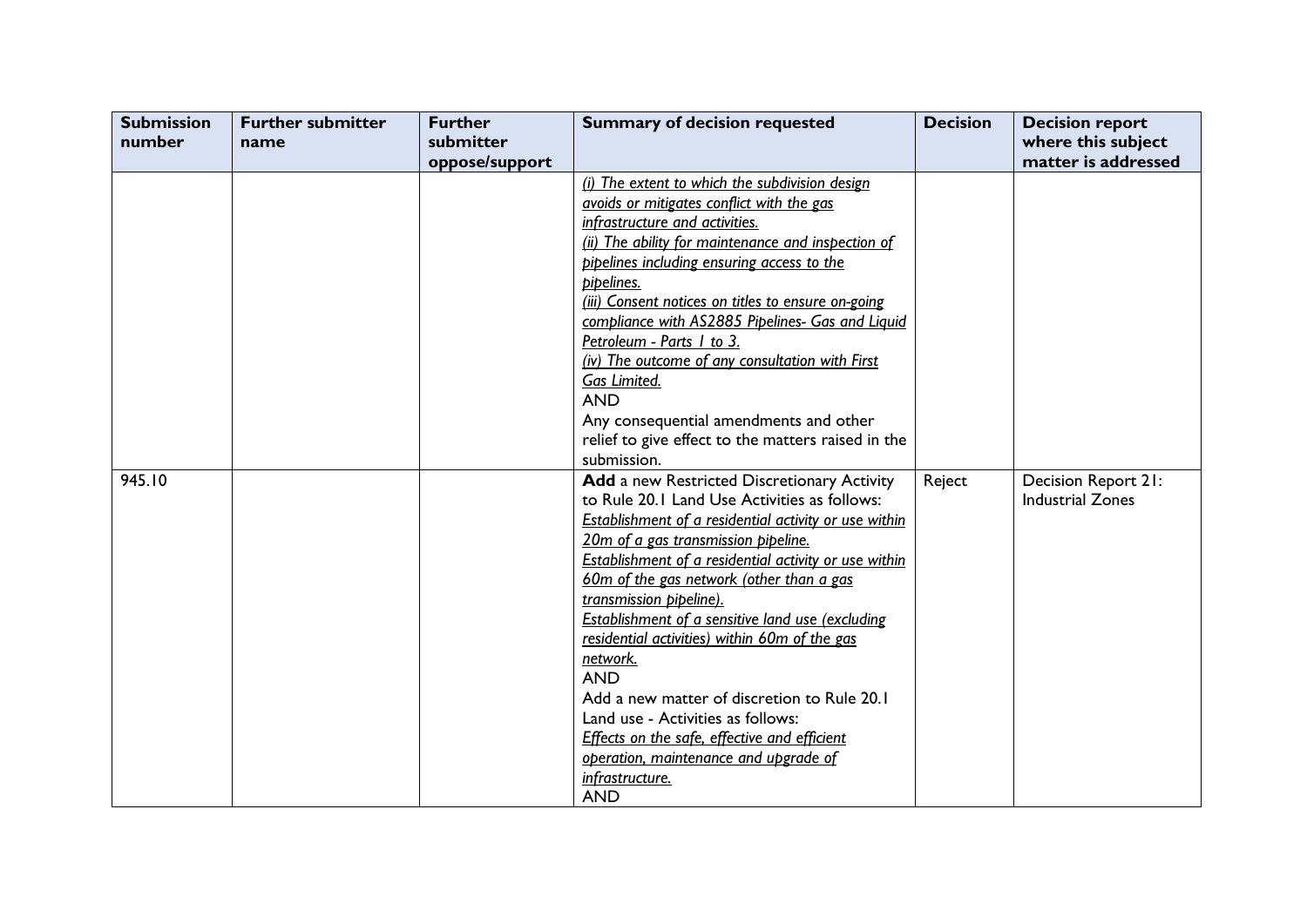| <b>Submission</b><br>number | <b>Further submitter</b><br>name | <b>Further</b><br>submitter<br>oppose/support | <b>Summary of decision requested</b>                                                                                                                                                                                                                                                                                                                 | <b>Decision</b> | <b>Decision report</b><br>where this subject<br>matter is addressed |
|-----------------------------|----------------------------------|-----------------------------------------------|------------------------------------------------------------------------------------------------------------------------------------------------------------------------------------------------------------------------------------------------------------------------------------------------------------------------------------------------------|-----------------|---------------------------------------------------------------------|
|                             |                                  |                                               | Any consequential amendments and other<br>relief to give effect to the matters raised in the<br>submission.                                                                                                                                                                                                                                          |                 |                                                                     |
| FS1289.5                    | Mowbray Group                    | Oppose                                        |                                                                                                                                                                                                                                                                                                                                                      | Accept          |                                                                     |
| FS1087.31                   | Ports of Auckland Limited        | Oppose                                        |                                                                                                                                                                                                                                                                                                                                                      | Accept          |                                                                     |
| FS1134.70                   | <b>Counties Power Limited</b>    | Support                                       |                                                                                                                                                                                                                                                                                                                                                      | Reject          |                                                                     |
| FS1134.87                   | <b>Counties Power Limited</b>    | Support                                       |                                                                                                                                                                                                                                                                                                                                                      | Reject          |                                                                     |
| FS1305.18                   | <b>Andrew Mowbray</b>            | Oppose                                        |                                                                                                                                                                                                                                                                                                                                                      | Accept          |                                                                     |
| 945.11                      |                                  |                                               | Add an additional condition to Rule 20.2.5.1<br>PI Earthworks-General as follows:<br>(a) (x) Earthworks to a depth of greater than<br>200mm must be located a minimum of 12m from<br>the centre line of a gas pipeline.<br><b>AND</b><br>Any consequential amendments and other<br>relief to give effect to the matters raised in the<br>submission. | Reject          | Decision Report 21:<br><b>Industrial Zones</b>                      |
| FS1289.1                    | Mowbray Group                    | Oppose                                        |                                                                                                                                                                                                                                                                                                                                                      | Accept          |                                                                     |
| FS1305.21                   | <b>Andrew Mowbray</b>            | Oppose                                        |                                                                                                                                                                                                                                                                                                                                                      | Accept          |                                                                     |
| 945.12                      |                                  |                                               | Add a new matter of discretion to Rule<br>20.2.5.1 RD1(b) as follows:<br>(b) (viii) Effects on the safe, effective and efficient<br>operation, maintenance and upgrade of<br>infrastructure, including access.<br><b>AND</b>                                                                                                                         | Reject          | Decision Report 21:<br><b>Industrial Zones</b>                      |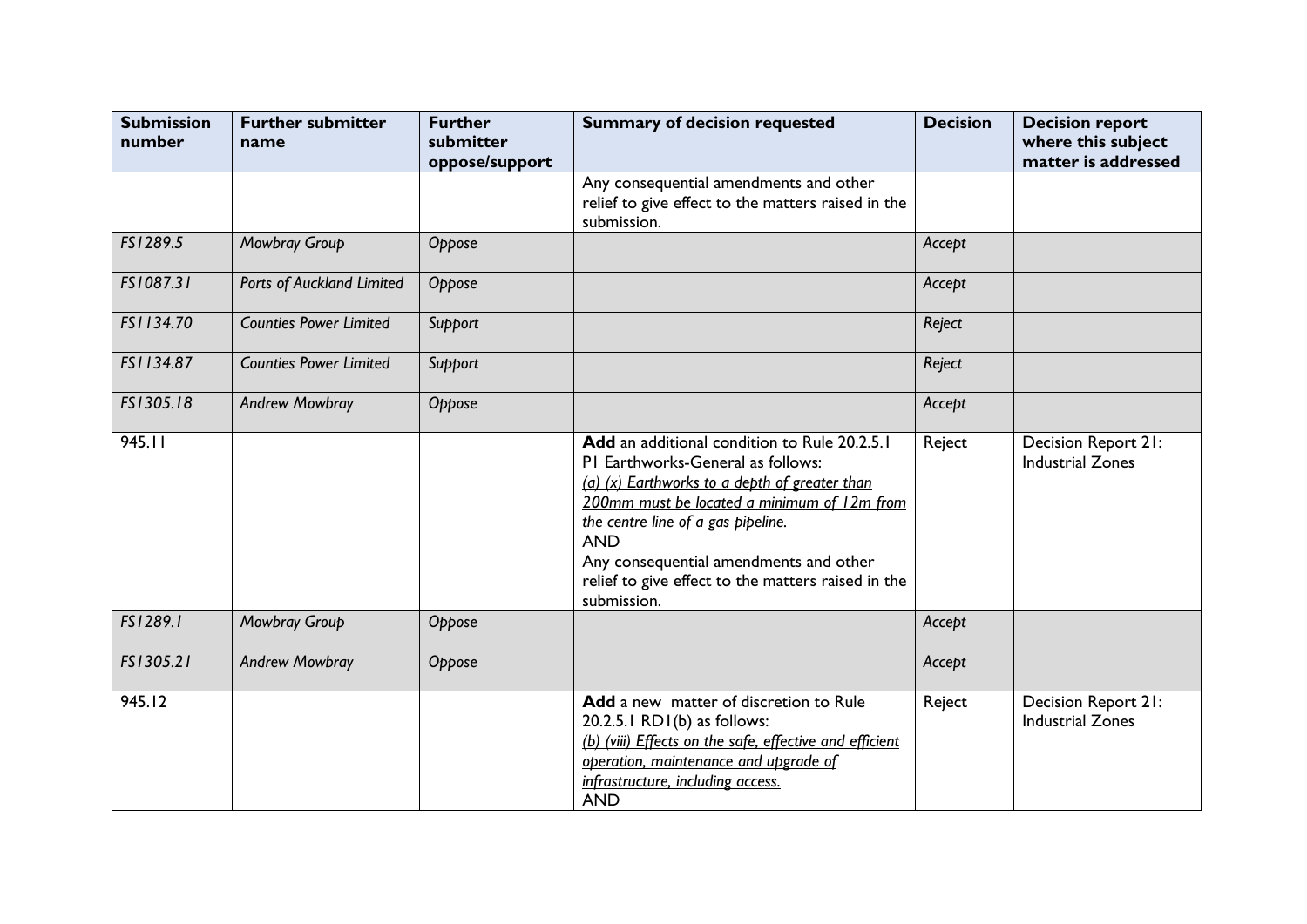| <b>Submission</b><br>number | <b>Further submitter</b><br>name | <b>Further</b><br>submitter | <b>Summary of decision requested</b>                  | <b>Decision</b> | <b>Decision report</b><br>where this subject |
|-----------------------------|----------------------------------|-----------------------------|-------------------------------------------------------|-----------------|----------------------------------------------|
|                             |                                  | oppose/support              |                                                       |                 | matter is addressed                          |
|                             |                                  |                             | Any consequential amendments and other                |                 |                                              |
|                             |                                  |                             | relief to give effect to the matters raised in the    |                 |                                              |
|                             |                                  |                             | submission.                                           |                 |                                              |
| 945.13                      |                                  |                             | Add a new rule to Chapter 20.4: Subdivision           | Accept in       | Decision Report 21:                          |
|                             |                                  |                             | as follows: Subdivision - Site containing a gas       | Part            | <b>Industrial Zones</b>                      |
|                             |                                  |                             | transmission pipeline:                                |                 |                                              |
|                             |                                  |                             | (a) The subdivision of land containing a gas          |                 |                                              |
|                             |                                  |                             | transmission pipeline is a restricted discretionary   |                 |                                              |
|                             |                                  |                             | activity.                                             |                 |                                              |
|                             |                                  |                             | (b) Council's discretion shall be restricted to the   |                 |                                              |
|                             |                                  |                             | following matters:                                    |                 |                                              |
|                             |                                  |                             | (i) The extent to which the subdivision design        |                 |                                              |
|                             |                                  |                             | avoids or mitigates conflict with the gas             |                 |                                              |
|                             |                                  |                             | infrastructure and activities.                        |                 |                                              |
|                             |                                  |                             | (ii) The ability for maintenance and inspection of    |                 |                                              |
|                             |                                  |                             | pipelines including ensuring access to the            |                 |                                              |
|                             |                                  |                             | pipelines.                                            |                 |                                              |
|                             |                                  |                             | (iii) Consent notices on titles to ensure on-going    |                 |                                              |
|                             |                                  |                             | compliance with AS2885 Pipelines-Gas and Liquid       |                 |                                              |
|                             |                                  |                             | Petroleum-Parts 1 to 3.                               |                 |                                              |
|                             |                                  |                             | (iv) The outcome of any consultation with First       |                 |                                              |
|                             |                                  |                             | Gas Limited.                                          |                 |                                              |
|                             |                                  |                             | <b>AND</b>                                            |                 |                                              |
|                             |                                  |                             | Any consequential amendments and other                |                 |                                              |
|                             |                                  |                             | relief to give effect to the matters raised in the    |                 |                                              |
|                             |                                  |                             | submission.                                           |                 |                                              |
| 945.14                      |                                  |                             | Add a new Restricted Discretionary Activity           | Reject          | Decision Report 21:                          |
|                             |                                  |                             | to Rule 21.1 Land Use - Activities as follows:        |                 | <b>Industrial Zones</b>                      |
|                             |                                  |                             | Establishment of a residential activity or use within |                 |                                              |
|                             |                                  |                             | 20m of a gas transmission pipeline.                   |                 |                                              |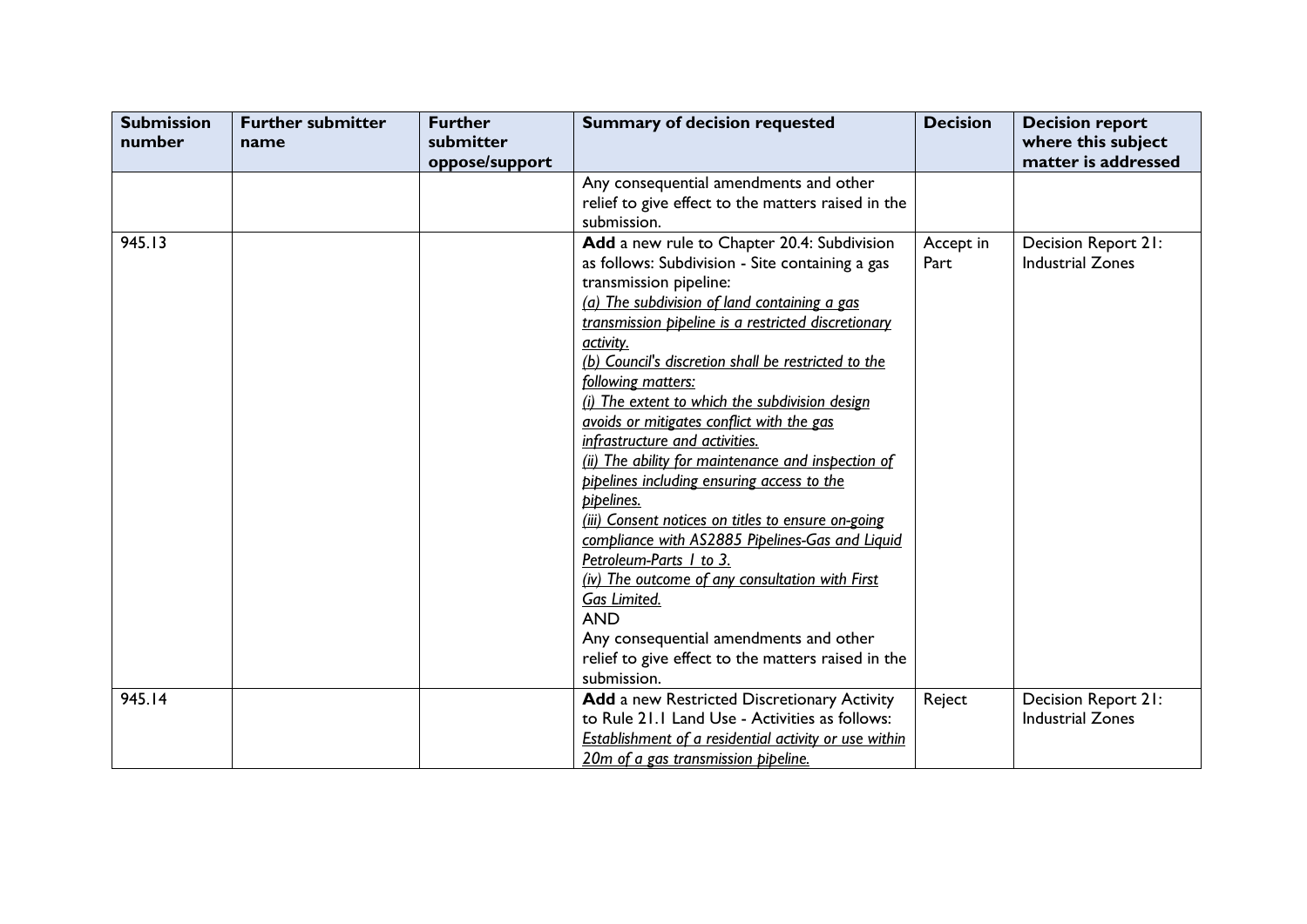| <b>Submission</b> | <b>Further submitter</b> | <b>Further</b> | <b>Summary of decision requested</b>                  | <b>Decision</b> | <b>Decision report</b>  |
|-------------------|--------------------------|----------------|-------------------------------------------------------|-----------------|-------------------------|
| number            | name                     | submitter      |                                                       |                 | where this subject      |
|                   |                          | oppose/support |                                                       |                 | matter is addressed     |
|                   |                          |                | Establishment of a residential activity or use within |                 |                         |
|                   |                          |                | 60m of the gas network (other than a gas              |                 |                         |
|                   |                          |                | transmission pipeline).                               |                 |                         |
|                   |                          |                | Establishment of a sensitive land use (excluding      |                 |                         |
|                   |                          |                | residential activities within 60m of the gas          |                 |                         |
|                   |                          |                | network.                                              |                 |                         |
|                   |                          |                | <b>AND</b>                                            |                 |                         |
|                   |                          |                | Add a new matter of discretion to Rule 21.1           |                 |                         |
|                   |                          |                | Land Use - Activities as follows:                     |                 |                         |
|                   |                          |                | (a) The extent to which the development will avoid    |                 |                         |
|                   |                          |                | or mitigate conflict with the gas network.            |                 |                         |
|                   |                          |                | <b>AND</b>                                            |                 |                         |
|                   |                          |                | Any consequential amendments and other                |                 |                         |
|                   |                          |                | relief to give effect to the matters raised in the    |                 |                         |
|                   |                          |                | submission.                                           |                 |                         |
| 945.15            |                          |                | Add a new condition (x) to Rule 21.2.5.1 PI           | Accept          | Decision Report 21:     |
|                   |                          |                | (a) Earthworks - General as follows:                  |                 | <b>Industrial Zones</b> |
|                   |                          |                | (x) Earthworks to a depth of greater than 200mm       |                 |                         |
|                   |                          |                | must be located to a minimum of 12m from the          |                 |                         |
|                   |                          |                | centre line of a gas pipeline.                        |                 |                         |
|                   |                          |                | <b>AND</b>                                            |                 |                         |
|                   |                          |                | Any consequential amendments and other                |                 |                         |
|                   |                          |                | relief to give effect to the matters raised in the    |                 |                         |
|                   |                          |                | submission.                                           |                 |                         |
| 945.16            |                          |                | Add a new matter of discretion to Rule                | Accept          | Decision Report 21:     |
|                   |                          |                | 21.2.5.1 RD1 (b) Earthworks - General as              |                 | <b>Industrial Zones</b> |
|                   |                          |                | follows:                                              |                 |                         |
|                   |                          |                | (n) Effects on the safe, effective and efficient      |                 |                         |
|                   |                          |                | operation, maintenance and upgrade of                 |                 |                         |
|                   |                          |                | infrastructure, including access.                     |                 |                         |
|                   |                          |                | <b>AND</b>                                            |                 |                         |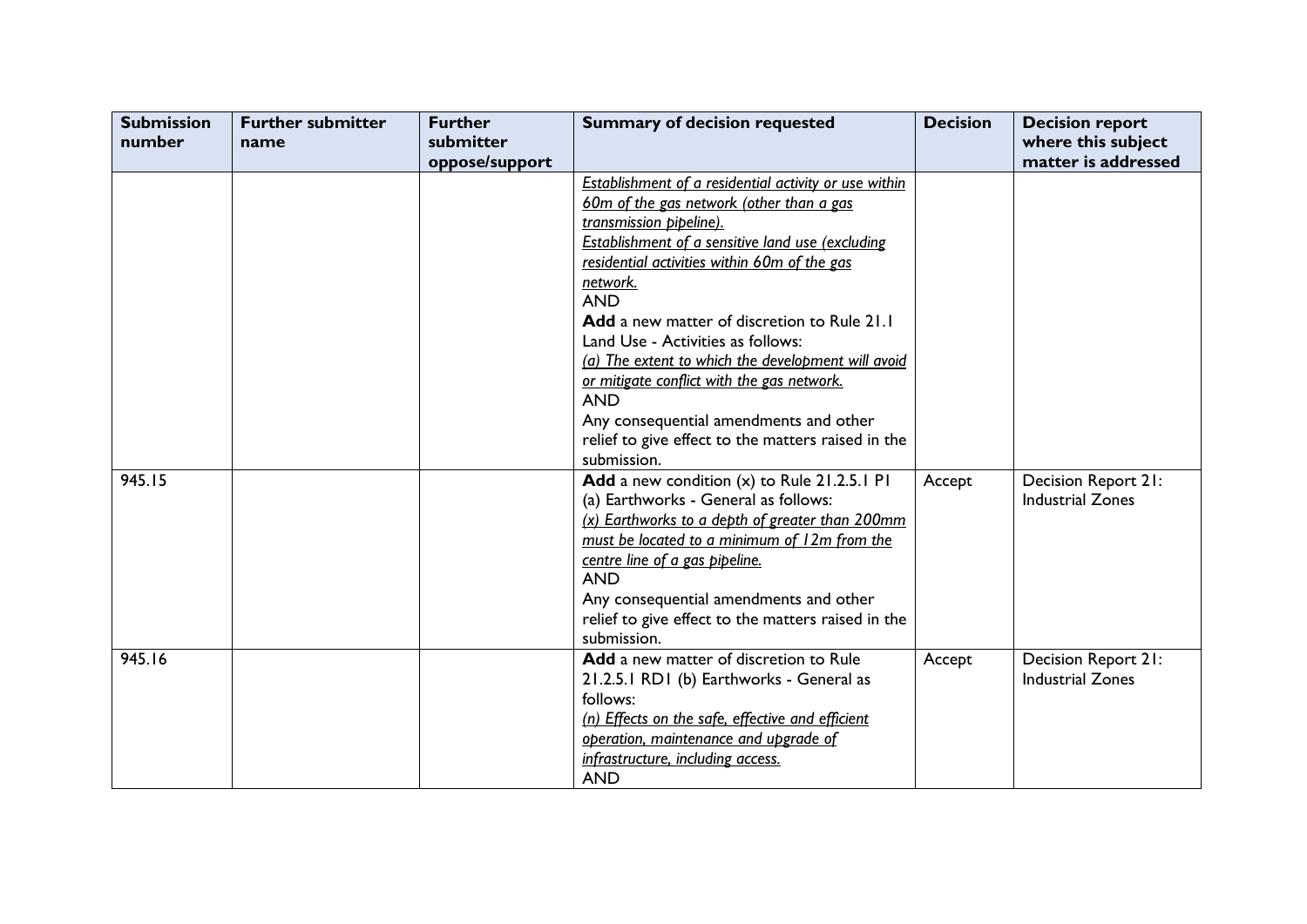| <b>Submission</b> | <b>Further submitter</b> | <b>Further</b> | <b>Summary of decision requested</b>                  | <b>Decision</b> | <b>Decision report</b>  |
|-------------------|--------------------------|----------------|-------------------------------------------------------|-----------------|-------------------------|
| number            | name                     | submitter      |                                                       |                 | where this subject      |
|                   |                          | oppose/support |                                                       |                 | matter is addressed     |
|                   |                          |                | Any consequential amendments and other                |                 |                         |
|                   |                          |                | relief to give effect to the matters raised in the    |                 |                         |
|                   |                          |                | submission.                                           |                 |                         |
| 945.17            |                          |                | Add a new rule to Rule 21.4: Subdivision as           | Accept in       | Decision Report 21:     |
|                   |                          |                | follows:                                              | Part            | <b>Industrial Zones</b> |
|                   |                          |                | Subdivision - Site containing a gas transmission      |                 |                         |
|                   |                          |                | pipeline:                                             |                 |                         |
|                   |                          |                | (a) The subdivision of land containing a gas          |                 |                         |
|                   |                          |                | transmission pipeline is a restricted discretionary   |                 |                         |
|                   |                          |                | activity.                                             |                 |                         |
|                   |                          |                | (b) Council's discretion shall be restricted to the   |                 |                         |
|                   |                          |                | following matters:                                    |                 |                         |
|                   |                          |                | (i) The extent to which the subdivision design        |                 |                         |
|                   |                          |                | avoids or mitigates conflict with the gas             |                 |                         |
|                   |                          |                | infrastructure and activities.                        |                 |                         |
|                   |                          |                | (ii) The ability for maintenance and inspection of    |                 |                         |
|                   |                          |                | pipelines including ensuring access to the            |                 |                         |
|                   |                          |                | pipelines.                                            |                 |                         |
|                   |                          |                | (iii) Consent notices on titles to ensure on-going    |                 |                         |
|                   |                          |                | compliance with AS2885 Pipelines-Gas and Liquid       |                 |                         |
|                   |                          |                | Petroleum-Parts 1 to 3.                               |                 |                         |
|                   |                          |                | (iv) The outcome of any consultation with First       |                 |                         |
|                   |                          |                | Gas Limited.                                          |                 |                         |
|                   |                          |                | <b>AND</b>                                            |                 |                         |
|                   |                          |                | Any consequential amendments and other                |                 |                         |
|                   |                          |                | relief to give effect to the matters raised in the    |                 |                         |
|                   |                          |                | submission.                                           |                 |                         |
| 945.18            |                          |                | Add a new Restricted Discretionary Activity           | Reject          | Decision Report 22:     |
|                   |                          |                | to Rule 22.1.3 Restricted Discretionary               |                 | <b>Rural Zone</b>       |
|                   |                          |                | Activities as follows:                                |                 |                         |
|                   |                          |                | Establishment of a residential activity or use within |                 |                         |
|                   |                          |                | 20m of a gas transmission pipeline.                   |                 |                         |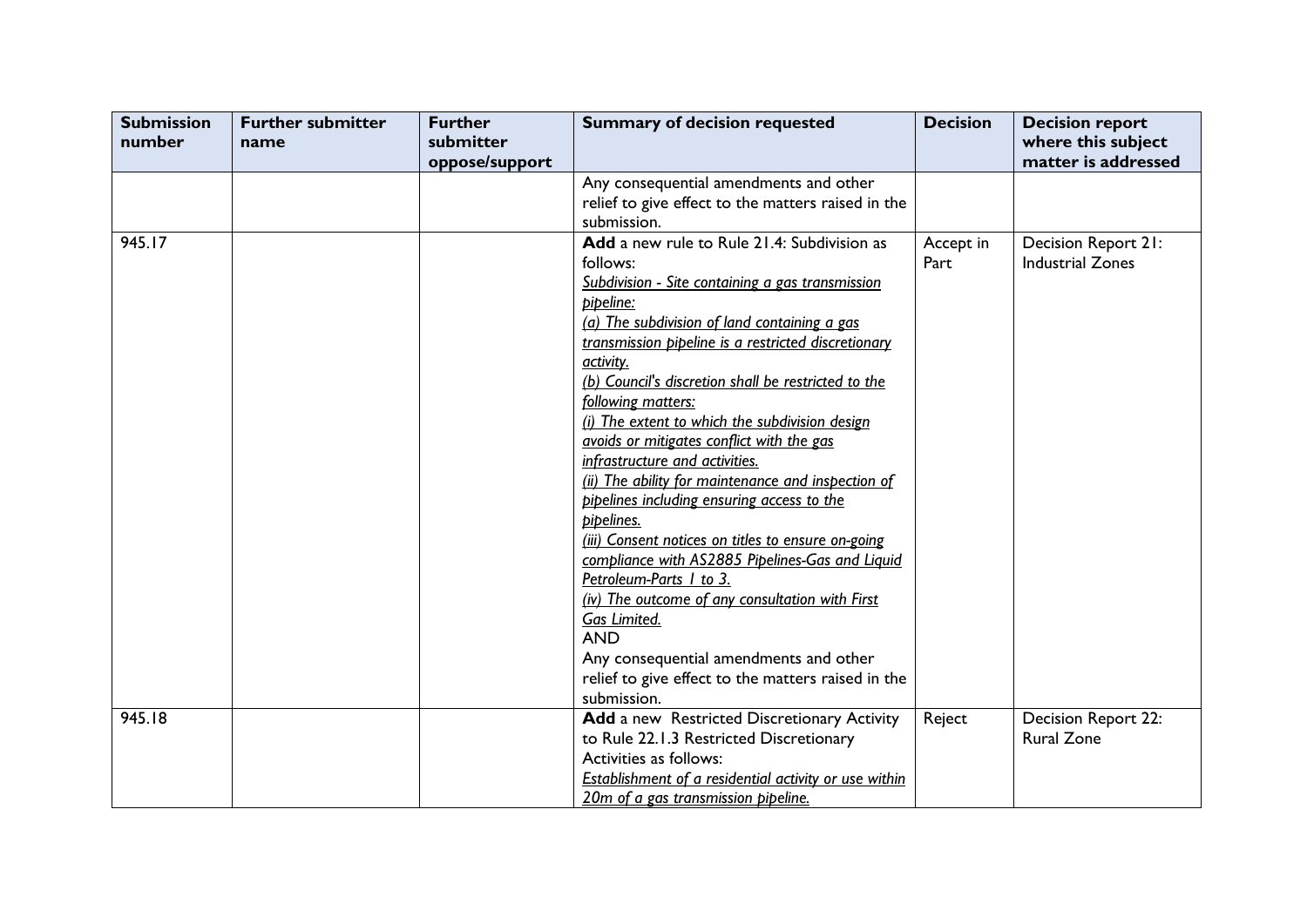| <b>Submission</b><br>number | <b>Further submitter</b><br>name    | <b>Further</b><br>submitter | <b>Summary of decision requested</b>                                                                                                                                                                                                                                                                                                                                                                                                                                                                                                                                                                               | <b>Decision</b> | <b>Decision report</b><br>where this subject |
|-----------------------------|-------------------------------------|-----------------------------|--------------------------------------------------------------------------------------------------------------------------------------------------------------------------------------------------------------------------------------------------------------------------------------------------------------------------------------------------------------------------------------------------------------------------------------------------------------------------------------------------------------------------------------------------------------------------------------------------------------------|-----------------|----------------------------------------------|
|                             |                                     | oppose/support              |                                                                                                                                                                                                                                                                                                                                                                                                                                                                                                                                                                                                                    |                 | matter is addressed                          |
|                             |                                     |                             | <b>Establishment of a residential activity or use within</b><br>60m of the gas network (other than a gas<br>transmission pipeline).<br><b>Establishment of a sensitive land use (excluding</b><br>residential activities within 60m of the gas<br>network.<br><b>AND</b><br>Add a new matter of discretion to Rule<br>22.2.3.1 Restricted Discretionary Activities as<br>follows:<br>(a) The extent to which the development will avoid<br>or mitigate conflict with the gas network.<br><b>AND</b><br>Any consequential amendments and other<br>relief to give effect to the matters raised in the<br>submission. |                 |                                              |
| FS1289.6                    | Mowbray Group                       | Oppose                      |                                                                                                                                                                                                                                                                                                                                                                                                                                                                                                                                                                                                                    | Accept          |                                              |
| FS1305.19                   | <b>Andrew Mowbray</b>               | Oppose                      |                                                                                                                                                                                                                                                                                                                                                                                                                                                                                                                                                                                                                    | Accept          |                                              |
| FS1062.110                  | <b>Andrew and Christine</b><br>Gore | Oppose                      |                                                                                                                                                                                                                                                                                                                                                                                                                                                                                                                                                                                                                    | Accept          |                                              |
| 945.19                      |                                     |                             | Add a new clause (vii) to Rule 22.2.3.1 P2 (a)<br>Earthworks - General as follows:<br>(vii) Earthworks to a depth of greater than<br>200mm are to be located a minimum of 12m<br>from the centre line of a gas pipeline.<br><b>AND</b><br>Any consequential amendments and other<br>relief to give effect to the matters raised in the<br>submission.                                                                                                                                                                                                                                                              | Reject          | Decision Report 22:<br><b>Rural Zone</b>     |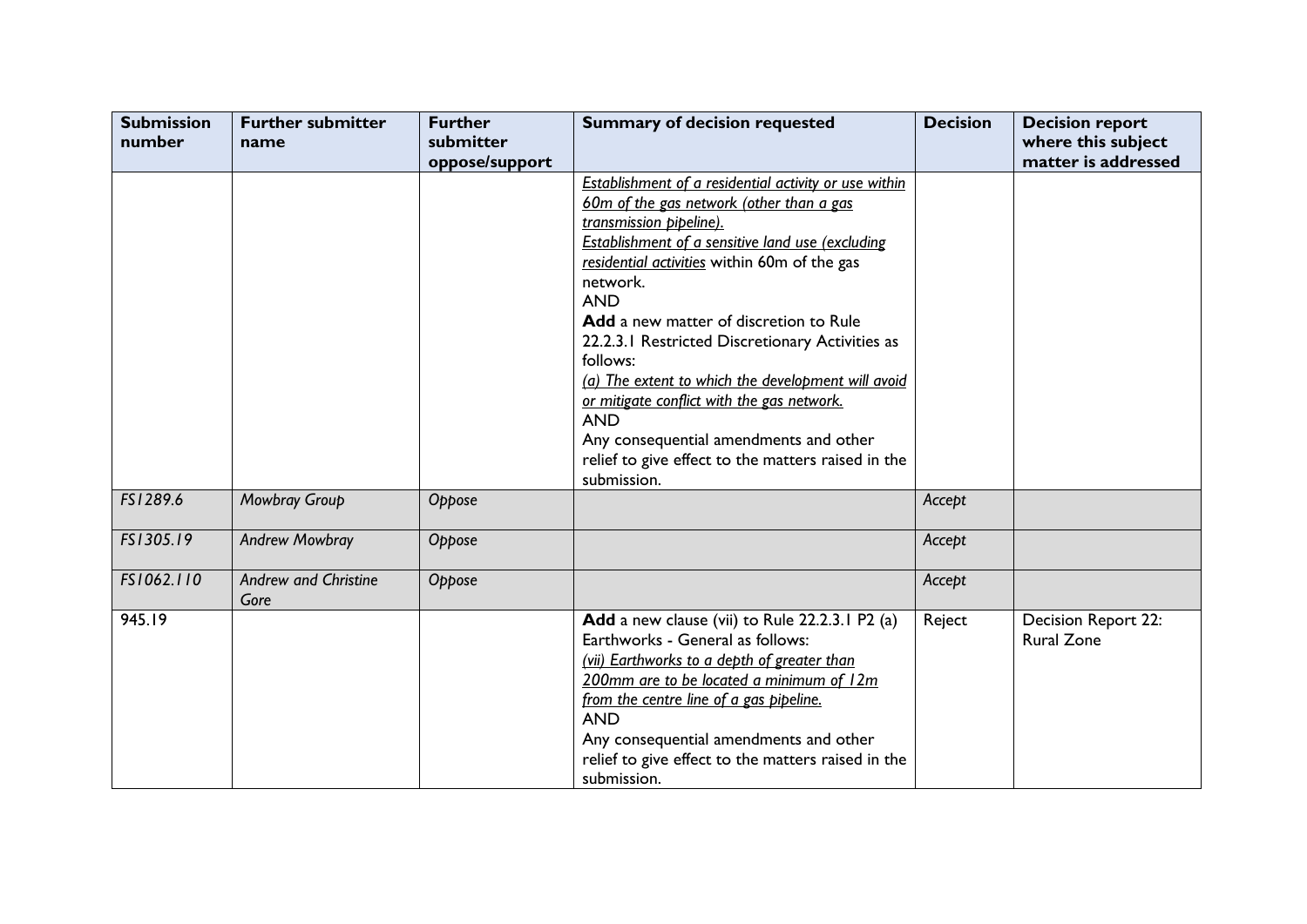| <b>Submission</b><br>number | <b>Further submitter</b><br>name | <b>Further</b><br>submitter<br>oppose/support | <b>Summary of decision requested</b>                                                                                                                                                                                                                                                                                                                                                                                                                                                                                                                                          | <b>Decision</b> | <b>Decision report</b><br>where this subject<br>matter is addressed |
|-----------------------------|----------------------------------|-----------------------------------------------|-------------------------------------------------------------------------------------------------------------------------------------------------------------------------------------------------------------------------------------------------------------------------------------------------------------------------------------------------------------------------------------------------------------------------------------------------------------------------------------------------------------------------------------------------------------------------------|-----------------|---------------------------------------------------------------------|
| FS1289.2                    | Mowbray Group                    | Oppose                                        |                                                                                                                                                                                                                                                                                                                                                                                                                                                                                                                                                                               | Accept          |                                                                     |
| FS1305.22                   | <b>Andrew Mowbray</b>            | Oppose                                        |                                                                                                                                                                                                                                                                                                                                                                                                                                                                                                                                                                               | Accept          |                                                                     |
| FS1342.256                  | <b>Federated Farmers</b>         | Support                                       |                                                                                                                                                                                                                                                                                                                                                                                                                                                                                                                                                                               | Reject          |                                                                     |
| 945.20                      |                                  |                                               | Add a new matter of discretion to Rule<br>22.2.3.1 RD1 (b) Earthworks - General as<br>follows:<br>(xii) Effects on the safe, effective and efficient<br>operation, maintenance and upgrade of<br>infrastructure, including access.<br><b>AND</b><br>Any consequential amendments and other<br>relief to give effect to the matters raised in the<br>submission.                                                                                                                                                                                                               | Accept          | Decision Report 22:<br><b>Rural Zone</b>                            |
| 945.21                      |                                  |                                               | Add a new rule to Rule 22.4.1 Subdivision as<br>follows:<br>Subdivision - Site containing a gas transmission<br>pipeline:<br>(a) The subdivision of land containing a gas<br>transmission pipeline is a restricted discretionary<br>activity.<br>(b) Council's discretion shall be restricted to the<br>following matters:<br>(i) The extent to which the subdivision design<br>avoids or mitigates conflict with the gas<br>infrastructure and activities.<br>(ii) The ability for maintenance and inspection of<br>pipelines including ensuring access to the<br>pipelines. | Reject          | Decision Report 22:<br><b>Rural Zone</b>                            |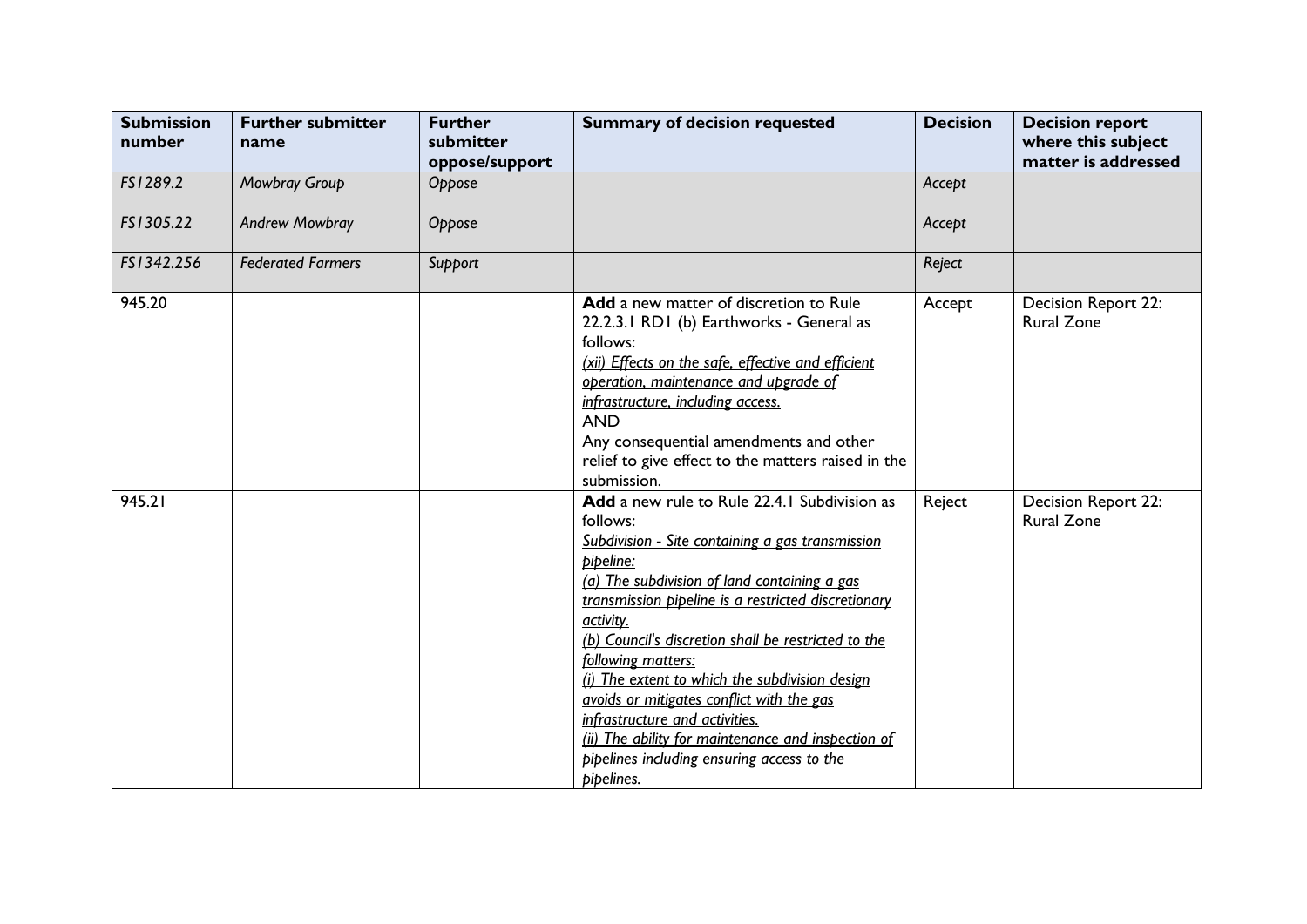| <b>Submission</b><br>number | <b>Further submitter</b><br>name    | <b>Further</b><br>submitter<br>oppose/support | <b>Summary of decision requested</b>                                                                                                                                                                                                                                                                                                                                                                                                                                                                                                                                                                                                                                                                                                                                                    | <b>Decision</b> | <b>Decision report</b><br>where this subject<br>matter is addressed |
|-----------------------------|-------------------------------------|-----------------------------------------------|-----------------------------------------------------------------------------------------------------------------------------------------------------------------------------------------------------------------------------------------------------------------------------------------------------------------------------------------------------------------------------------------------------------------------------------------------------------------------------------------------------------------------------------------------------------------------------------------------------------------------------------------------------------------------------------------------------------------------------------------------------------------------------------------|-----------------|---------------------------------------------------------------------|
|                             |                                     |                                               | (iii) Consent notices on titles to ensure on-going<br>compliance with AS2885 Pipelines-Gas and Liquid<br>Petroleum-Parts 1 to 3.<br>(iv) The outcome of any consultation with First<br>Gas Limited.<br><b>AND</b><br>Any consequential amendments and other<br>relief to give effect to the matters raised in the<br>submission.                                                                                                                                                                                                                                                                                                                                                                                                                                                        |                 |                                                                     |
| FS1062.111                  | <b>Andrew and Christine</b><br>Gore | Oppose                                        |                                                                                                                                                                                                                                                                                                                                                                                                                                                                                                                                                                                                                                                                                                                                                                                         | Accept          |                                                                     |
| FS1342.257                  | <b>Federated Farmers</b>            | Oppose                                        |                                                                                                                                                                                                                                                                                                                                                                                                                                                                                                                                                                                                                                                                                                                                                                                         | Accept          |                                                                     |
| 945.22                      |                                     |                                               | Add a new Restricted Discretionary Activity<br>to Rule 23.1 Land Use Activities as follows:<br><b>Establishment of a residential activity or use within</b><br>20m of a gas transmission pipeline.<br><b>Establishment of a residential activity or use within</b><br>60m of the gas network (other than a gas<br>transmission pipeline).<br>Establishment of a sensitive land use (excluding<br>residential activities within 60m of the gas<br>network.<br><b>AND</b><br>Add the following matter of discretion to Rule<br>23.1 Land Use Activities:<br>(a) The extent to which the development will avoid<br>or mitigate conflict with the gas network.<br><b>AND</b><br>Any consequential amendments and other<br>relief to give effect to the matters raised in the<br>submission. | Reject          | Decision Report 18:<br><b>Country Living Zone</b>                   |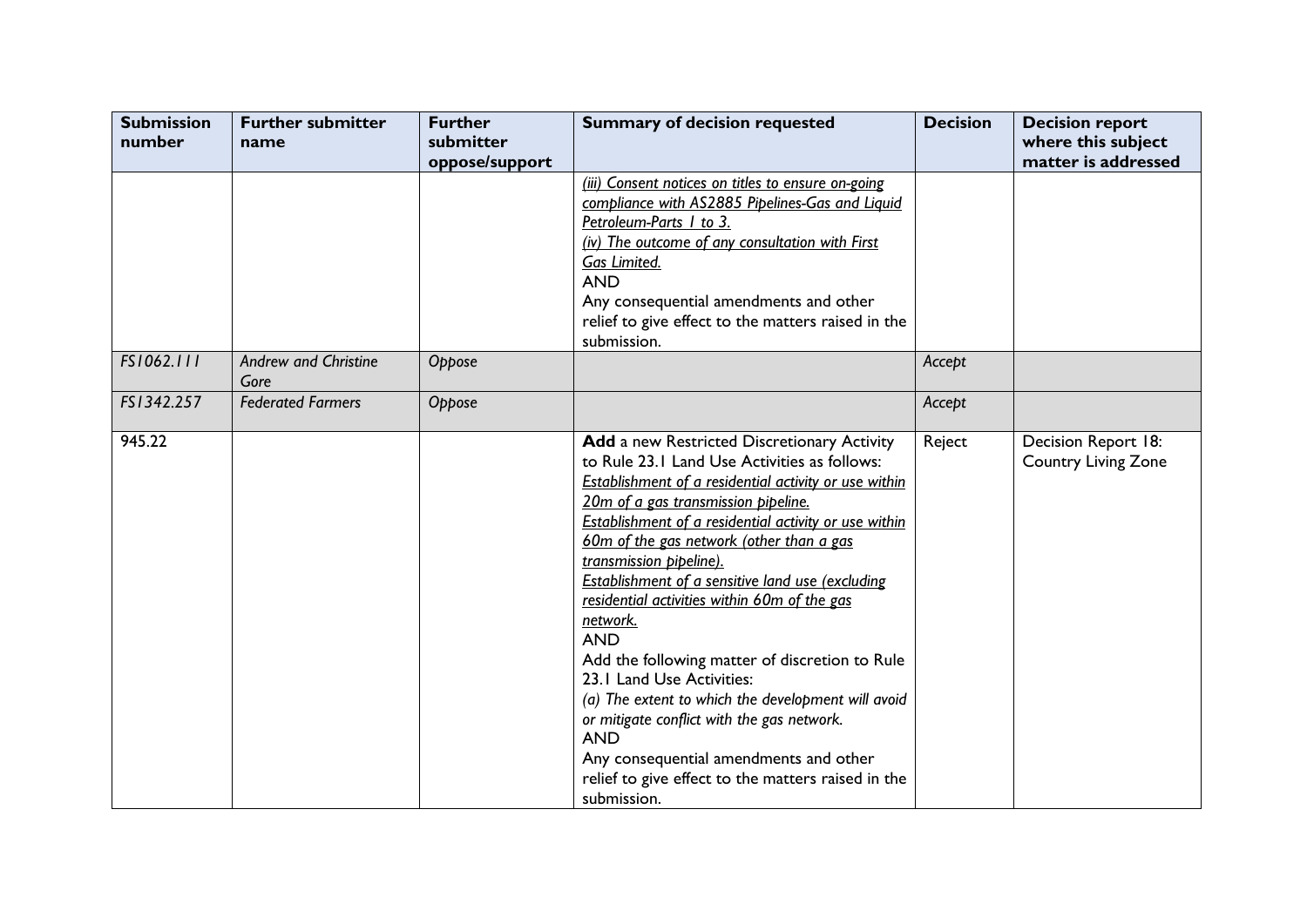| <b>Submission</b><br>number | <b>Further submitter</b><br>name | <b>Further</b><br>submitter<br>oppose/support | <b>Summary of decision requested</b>                                                                                                                                                                                                                                                                                                                   | <b>Decision</b>   | <b>Decision report</b><br>where this subject<br>matter is addressed |
|-----------------------------|----------------------------------|-----------------------------------------------|--------------------------------------------------------------------------------------------------------------------------------------------------------------------------------------------------------------------------------------------------------------------------------------------------------------------------------------------------------|-------------------|---------------------------------------------------------------------|
| FS1289.7                    | Mowbray Group                    | Oppose                                        |                                                                                                                                                                                                                                                                                                                                                        | Accept            |                                                                     |
| FS1305.20                   | <b>Andrew Mowbray</b>            | Oppose                                        |                                                                                                                                                                                                                                                                                                                                                        | Accept            |                                                                     |
| 945.23                      |                                  |                                               | <b>Add</b> a new condition to Rule<br>23.2.3.1.P2(a)(vii) Earthworks-General:<br>(vii) Earthworks to a depth of greater than<br>200mm are to be located a minimum of 12m<br>from the centerline of a gas pipeline.<br><b>AND</b><br>Any consequential amendments and other<br>relief to give effect to the matters raised in the<br>submission.        | Reject            | Decision Report 18:<br><b>Country Living Zone</b>                   |
| FS1289.3                    | Mowbray Group                    | Oppose                                        |                                                                                                                                                                                                                                                                                                                                                        | Accept            |                                                                     |
| FS1305.23                   | <b>Andrew Mowbray</b>            | Oppose                                        |                                                                                                                                                                                                                                                                                                                                                        | Accept            |                                                                     |
| 945.24                      |                                  |                                               | Add a matter of discretion to Rule 23.2.3.1<br>RD1 (b) Earthworks-General as follows:<br>(xii) Effects on the safe, effective and efficient<br>operation, maintenance and upgrade of<br>infrastructure, including access.<br><b>AND</b><br>Any consequential amendments and other<br>relief to give effect to the matters raised in the<br>submission. | Accept            | Decision Report 18:<br><b>Country Living Zone</b>                   |
| FS1134.88                   | <b>Counties Power Limited</b>    | Support                                       |                                                                                                                                                                                                                                                                                                                                                        | Accept            |                                                                     |
| 945.25                      |                                  |                                               | Add a new rule to Rule 23.4 - Subdivision as<br>follows:<br>Subdivision-Site containing a gas transmission<br>pipeline:                                                                                                                                                                                                                                | Accept in<br>part | Decision Report 18:<br><b>Country Living Zone</b>                   |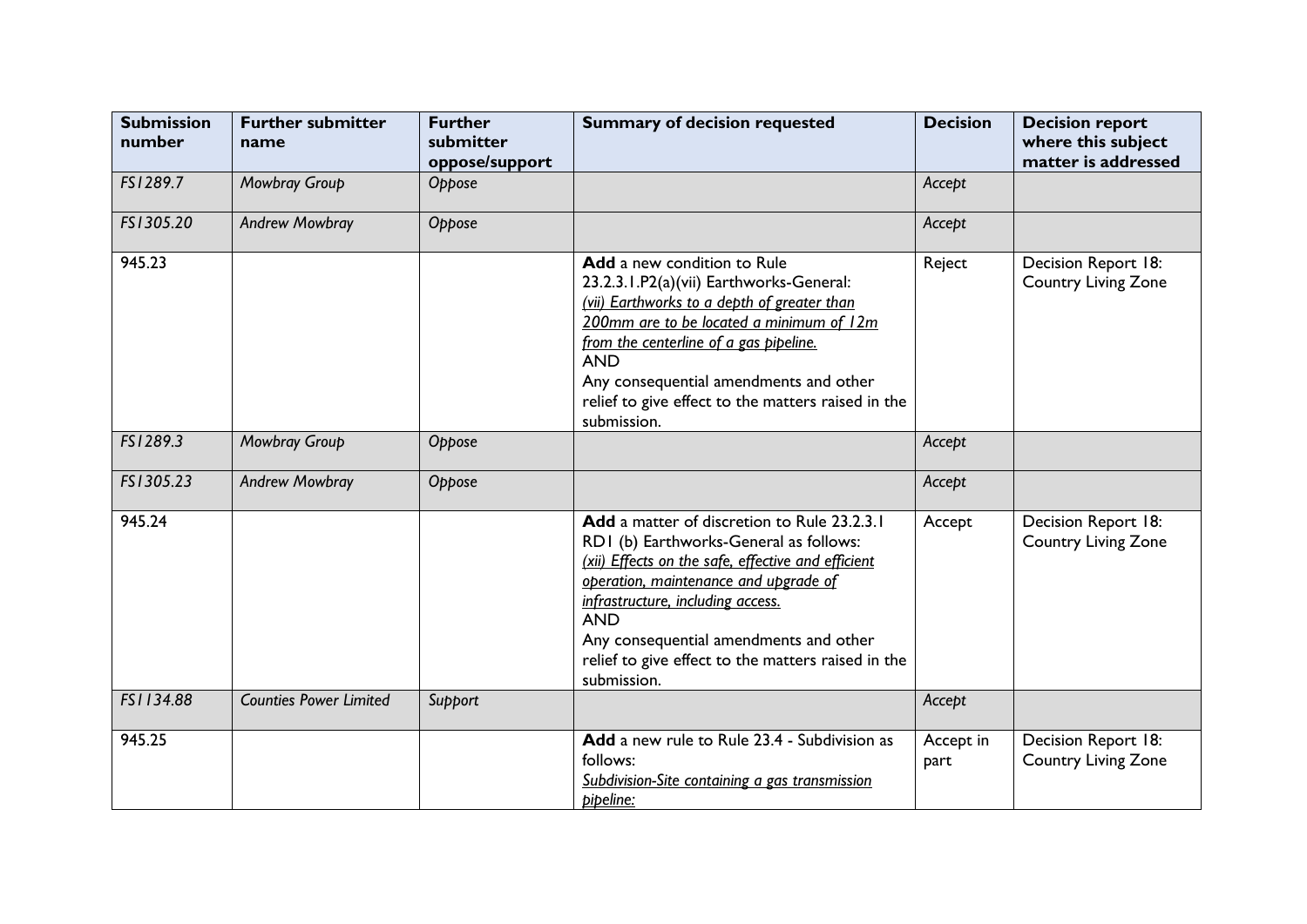| <b>Submission</b><br>number | <b>Further submitter</b><br>name | <b>Further</b><br>submitter | <b>Summary of decision requested</b>                                                                                                                                                                                                                                                                                                                                                                                                                                                                                                                                                                                                                                                                                                                                                 | <b>Decision</b> | <b>Decision report</b><br>where this subject |
|-----------------------------|----------------------------------|-----------------------------|--------------------------------------------------------------------------------------------------------------------------------------------------------------------------------------------------------------------------------------------------------------------------------------------------------------------------------------------------------------------------------------------------------------------------------------------------------------------------------------------------------------------------------------------------------------------------------------------------------------------------------------------------------------------------------------------------------------------------------------------------------------------------------------|-----------------|----------------------------------------------|
|                             |                                  | oppose/support              |                                                                                                                                                                                                                                                                                                                                                                                                                                                                                                                                                                                                                                                                                                                                                                                      |                 | matter is addressed                          |
|                             |                                  |                             | (a) The subdivision of land containing a gas<br>transmission pipeline is a restricted discretionary<br>activity.<br>(b) Council's discretion shall be restricted to the<br>following matters:<br>(i) The extent to which the subdivision design<br>avoids or mitigates conflict with the gas<br>infrastructure and activities.<br>(ii) The ability for maintenance and inspection of<br>pipelines including ensuring access to the<br>pipelines.<br>(iii) Consent notices on titles to ensure on-going<br>compliance with AS2885 Pipelines-Gas and Liquid<br>Petroleum-Parts 1 to 3.<br>(iv) The outcome of any consultation with First<br>Gas Limited.<br><b>AND</b><br>Any consequential amendments and other<br>relief to give effect to the matters raised in the<br>submission. |                 |                                              |
| FS1342.258                  | <b>Federated Farmers</b>         | Oppose                      |                                                                                                                                                                                                                                                                                                                                                                                                                                                                                                                                                                                                                                                                                                                                                                                      | Reject          |                                              |
| 945.26                      |                                  |                             | Add a new condition to Rule 24.2.4.1.P1(a)<br>Earthworks - General as follows:<br>(x) Earthworks to a depth of greater than 200mm<br>are to be located a minimum of 12m from the<br>centre line of a gas pipeline.<br><b>AND</b><br>Any consequential amendments and other<br>relief to give effect to the matters raised in the<br>submission.                                                                                                                                                                                                                                                                                                                                                                                                                                      | Reject          | Decision Report 17:<br>Village Zone          |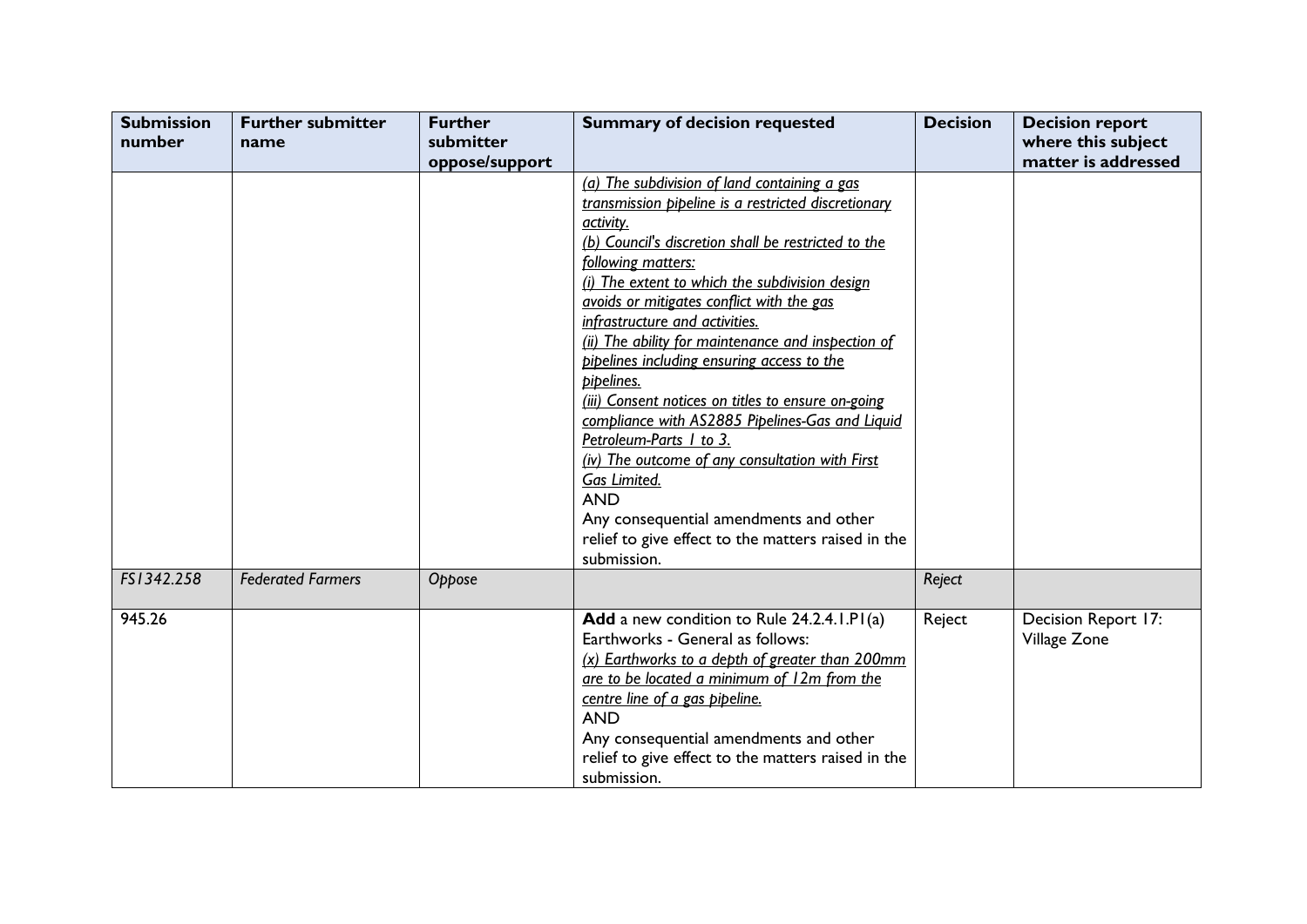| <b>Submission</b><br>number | <b>Further submitter</b><br>name | <b>Further</b><br>submitter<br>oppose/support | <b>Summary of decision requested</b>                                                                                                                                                                                                                                                                                                                                                                                                                                                                                                                                                  | <b>Decision</b>   | <b>Decision report</b><br>where this subject<br>matter is addressed |
|-----------------------------|----------------------------------|-----------------------------------------------|---------------------------------------------------------------------------------------------------------------------------------------------------------------------------------------------------------------------------------------------------------------------------------------------------------------------------------------------------------------------------------------------------------------------------------------------------------------------------------------------------------------------------------------------------------------------------------------|-------------------|---------------------------------------------------------------------|
| FS1289.4                    | Mowbray Group                    | Oppose                                        |                                                                                                                                                                                                                                                                                                                                                                                                                                                                                                                                                                                       | Accept            |                                                                     |
| FS1305.24                   | <b>Andrew Mowbray</b>            | Oppose                                        |                                                                                                                                                                                                                                                                                                                                                                                                                                                                                                                                                                                       | Accept            |                                                                     |
| 945.27                      |                                  |                                               | Add a new matter of discretion to Rule<br>24.2.4.1 RD1 (b) Earthworks - General RD1<br>as follows:<br>(xii) Effects on the safe, effective and efficient<br>operation, maintenance and upgrade of<br>infrastructure, including access.<br><b>AND</b><br>Any consequential amendments and other<br>relief to give effect to the matters raised in the<br>submission.                                                                                                                                                                                                                   | Reject            | Decision Report 17:<br>Village Zone                                 |
| FS1134.92                   | <b>Counties Power Limited</b>    | Support                                       | Seek that the submission point be allowed.                                                                                                                                                                                                                                                                                                                                                                                                                                                                                                                                            | Reject            |                                                                     |
| 945.28                      |                                  |                                               | Add a new subdivision rule to Rule 24.4<br>Subdivision as follows:<br>Subdivision-Site containing a gas transmission<br>pipeline:<br>(a) The subdivision of land containing a gas<br>transmission pipeline is a restricted discretionary<br>activity.<br>(b) Council's discretion shall be restricted to the<br>following matters:<br>(i) The extent to which the subdivision design<br>gyoids or mitigates conflict with the gas<br>infrastructure and activities.<br>(ii) The ability for maintenance and inspection of<br>pipelines including ensuring access to the<br>pipelines. | Accept in<br>part | Decision Report 17:<br>Village Zone                                 |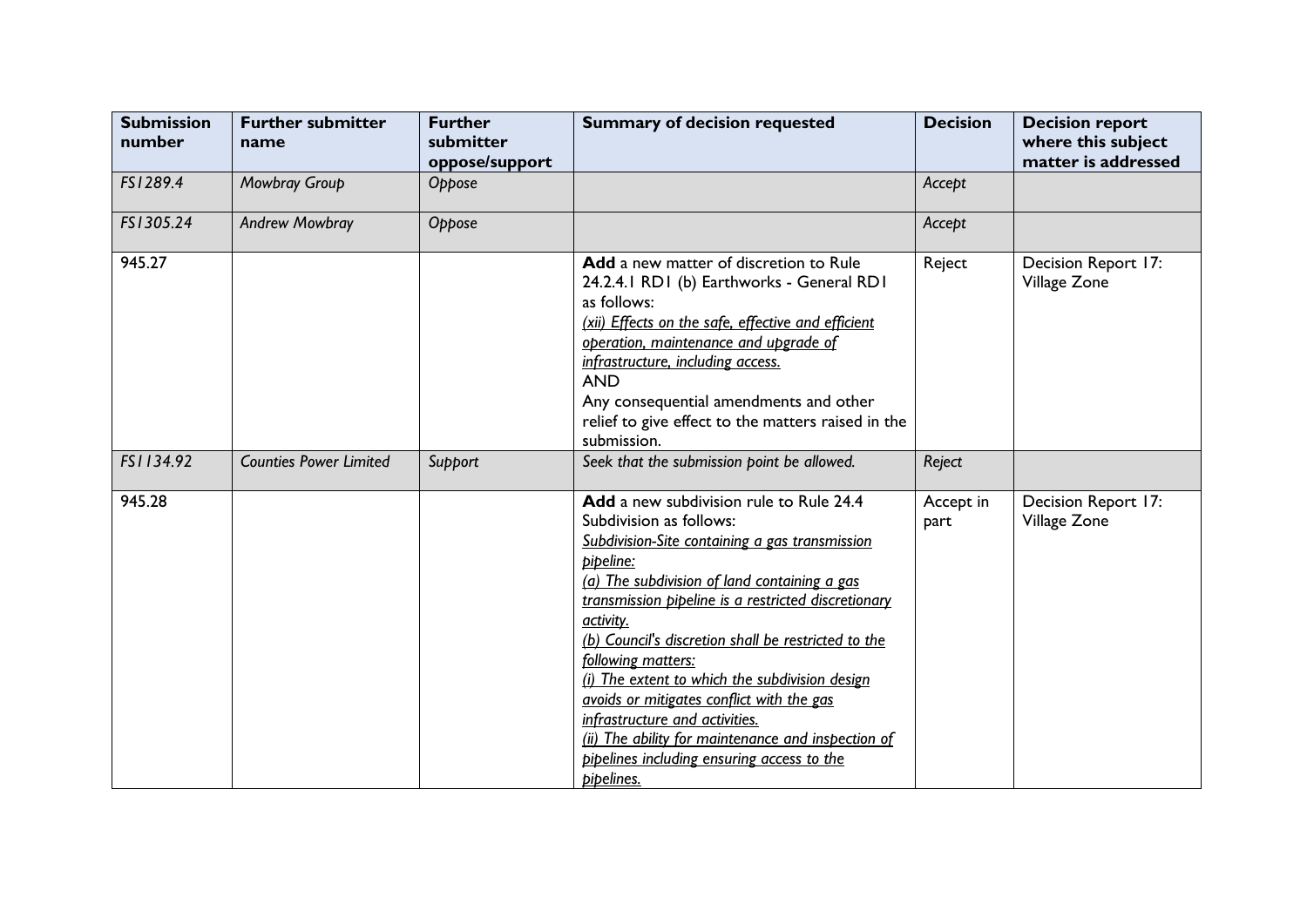| <b>Submission</b><br>number | <b>Further submitter</b><br>name | <b>Further</b><br>submitter | <b>Summary of decision requested</b>                                                                                                                                                                                                                                                                                                            | <b>Decision</b>   | <b>Decision report</b><br>where this subject  |
|-----------------------------|----------------------------------|-----------------------------|-------------------------------------------------------------------------------------------------------------------------------------------------------------------------------------------------------------------------------------------------------------------------------------------------------------------------------------------------|-------------------|-----------------------------------------------|
|                             |                                  | oppose/support              | (iii) Consent notices on titles to ensure on-going<br>compliance with AS2885 Pipelines-Gas and Liquid<br>Petroleum-Parts 1 to 3.<br>(iv) The outcome of any consultation with First<br>Gas Limited.<br>AND Any consequential amendments and<br>other relief to give effect to the matters raised<br>in the submission.                          |                   | matter is addressed                           |
| 945.29                      |                                  |                             | Add a new condition (viii) to Rule 27.2.10 PI<br>as follows:<br>(viii) Earthworks to a depth of greater than<br>200mm are to be located a minimum of 12m<br>from the centreline of a gas transmission pipeline.<br><b>AND</b><br>Any consequential amendments and other<br>relief to give effect to the matters raised in the<br>submission.    | Reject            | Decision Report 26: Te<br>Kowhai Airpark Zone |
| FS1339.191                  | <b>NZTE Operations Limited</b>   | Oppose                      |                                                                                                                                                                                                                                                                                                                                                 | Accept            |                                               |
| 945.30                      |                                  |                             | Add a matter of discretion to Rule 27.2.10<br>RD1 (b) - Earthworks as follows:<br>(xii) Effects on the safe, effective and efficient<br>operation, maintenance and upgrade of<br>infrastructure, including access.<br><b>AND</b><br>Any consequential amendments and other<br>relief to give effect to the matters raised in the<br>submission. | Accept in<br>Part | Decision Report 26: Te<br>Kowhai Airpark Zone |
| FS1339.192                  | <b>NZTE Operations Limited</b>   | Oppose                      |                                                                                                                                                                                                                                                                                                                                                 | Reject            |                                               |
| 945.31                      |                                  |                             | Add a new rule to Rule 27.4 Subdivision as<br>follows:                                                                                                                                                                                                                                                                                          | Reject            | Decision Report 26: Te<br>Kowhai Airpark Zone |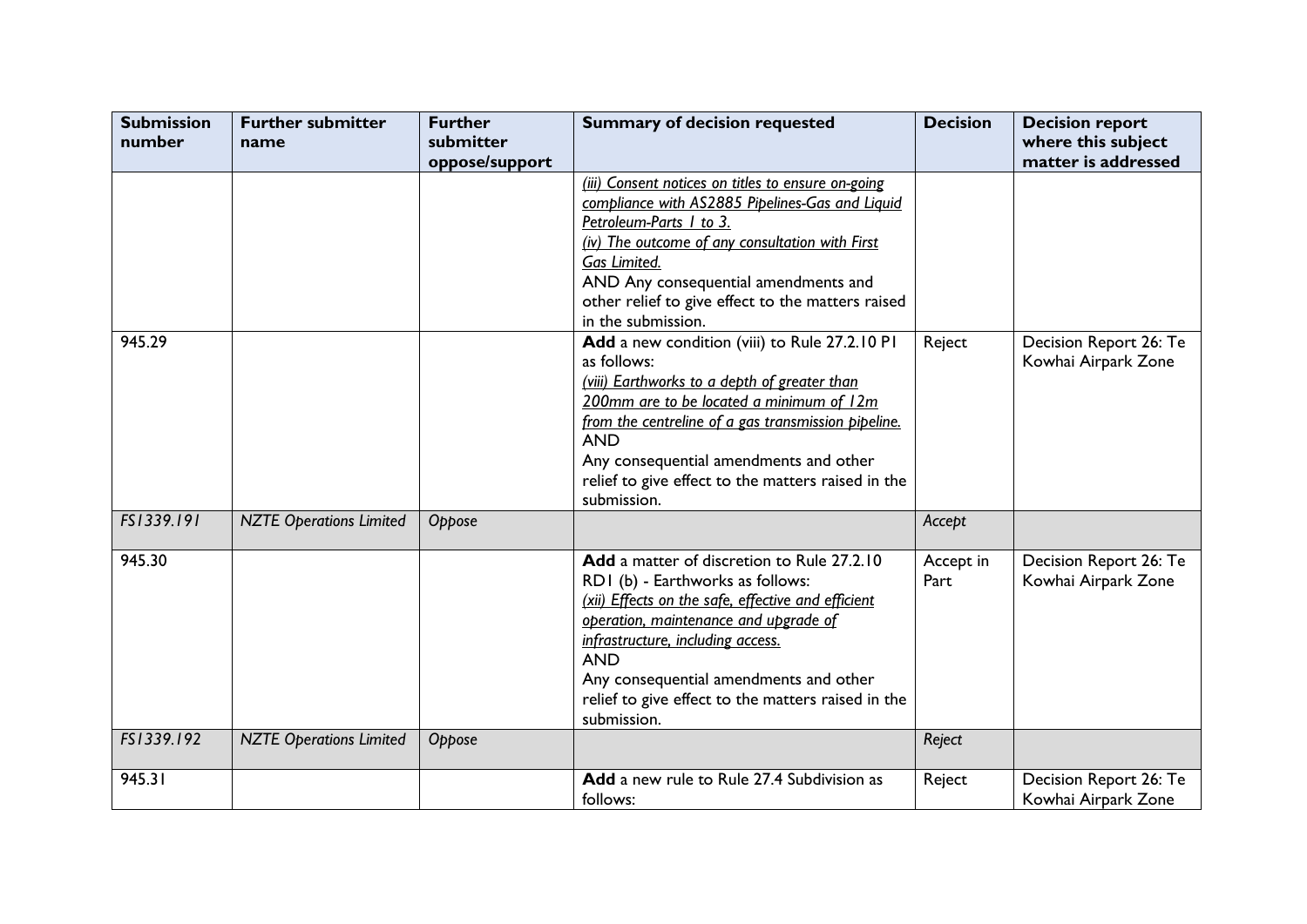| <b>Submission</b><br>number | <b>Further submitter</b><br>name | <b>Further</b><br>submitter | <b>Summary of decision requested</b>                                                                                                                                                                                                                                                                                                                                                                                                                                                                                                                                                                                                                                                                                                                                                                                                     | <b>Decision</b> | <b>Decision report</b><br>where this subject |
|-----------------------------|----------------------------------|-----------------------------|------------------------------------------------------------------------------------------------------------------------------------------------------------------------------------------------------------------------------------------------------------------------------------------------------------------------------------------------------------------------------------------------------------------------------------------------------------------------------------------------------------------------------------------------------------------------------------------------------------------------------------------------------------------------------------------------------------------------------------------------------------------------------------------------------------------------------------------|-----------------|----------------------------------------------|
|                             |                                  | oppose/support              |                                                                                                                                                                                                                                                                                                                                                                                                                                                                                                                                                                                                                                                                                                                                                                                                                                          |                 | matter is addressed                          |
|                             |                                  |                             | Subdivision - Site containing a gas transmission<br><b>pipeline</b><br>(a) Subdivision of land containing a gas<br>transmission pipeline is a restricted discretionary<br>activity.<br>(b) Council's discretion shall be restricted to the<br>following matters:<br>(i) The extent to which the subdivision design<br>avoids or mitigates conflict with the gas<br>infrastructure and activities.<br>(ii) The ability for maintenance and inspection of<br>pipelines including ensuring access to the<br>pipelines.<br>(iii) Consent notices on titles to ensure on-going<br>compliance with AS2885 Pipelines-Gas and Liquid<br>Petroleum-Parts I to 3.<br>(iv) The outcome of any consultation with First<br>Gas Limited.<br><b>AND</b><br>Any consequential amendments and other<br>relief to give effect to the matters raised in the |                 |                                              |
|                             |                                  |                             | submission.                                                                                                                                                                                                                                                                                                                                                                                                                                                                                                                                                                                                                                                                                                                                                                                                                              |                 |                                              |
| FS1339.193                  | <b>NZTE Operations Limited</b>   | Oppose                      |                                                                                                                                                                                                                                                                                                                                                                                                                                                                                                                                                                                                                                                                                                                                                                                                                                          | Reject          |                                              |
| 945.32                      |                                  |                             | Retain Section 1.5.7.7 Energy as notified.                                                                                                                                                                                                                                                                                                                                                                                                                                                                                                                                                                                                                                                                                                                                                                                               | Reject          | Decision Report 4:<br>Introduction           |
| 945.33                      |                                  |                             | <b>Amend</b> Section 6.2 National Grid of the<br>Proposed District Plan, as sought in the<br>submission.<br><b>OR</b><br>Add a definition for "Regionally Significant<br>Infrastructure" and corresponding objective                                                                                                                                                                                                                                                                                                                                                                                                                                                                                                                                                                                                                     | Accept          | Decision Report 13:<br>Infrastructure        |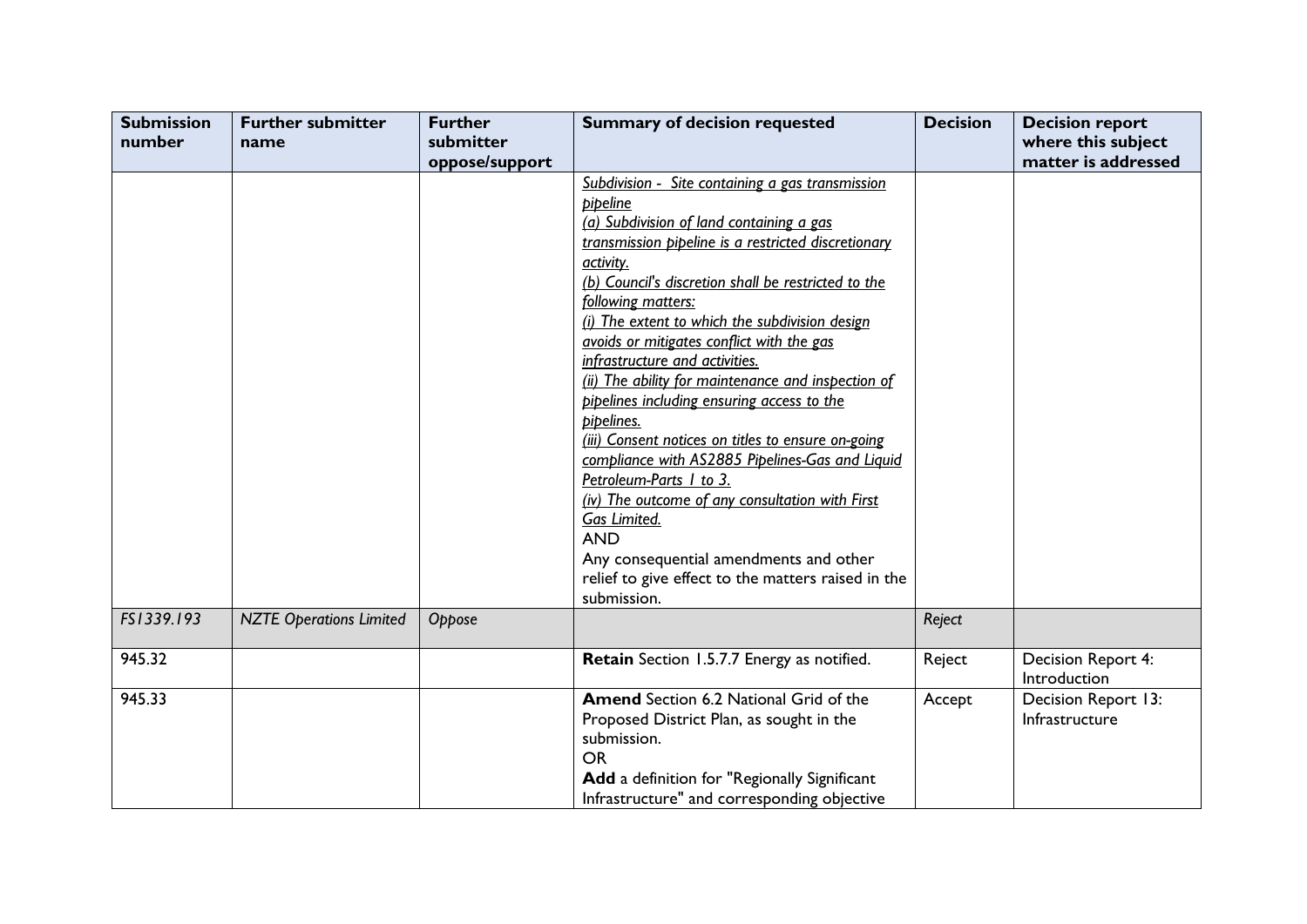| <b>Submission</b><br>number | <b>Further submitter</b><br>name         | <b>Further</b><br>submitter<br>oppose/support | <b>Summary of decision requested</b>                                                                                                                                                                                                                                     | <b>Decision</b>   | <b>Decision report</b><br>where this subject<br>matter is addressed |
|-----------------------------|------------------------------------------|-----------------------------------------------|--------------------------------------------------------------------------------------------------------------------------------------------------------------------------------------------------------------------------------------------------------------------------|-------------------|---------------------------------------------------------------------|
|                             |                                          |                                               | and policy framework for "Regionally<br>Significant Infrastructure" in order to give<br>effect to the Waikato Regional Policy<br>Statement.<br><b>AND</b><br>Any consequential amendments and other<br>relief to give effect to the matters raised in the<br>submission. |                   |                                                                     |
| FS1345.55                   | <b>Genesis Energy Limited</b>            | Support                                       |                                                                                                                                                                                                                                                                          | Accept            | Decision Report 13:<br>Infrastructure                               |
| FS1168.134                  | <b>Horticulture New Zealand</b>          | Oppose                                        |                                                                                                                                                                                                                                                                          | Reject            | Decision Report 13:<br>Infrastructure                               |
| 945.34                      |                                          |                                               | Retain Objective 6.1.1 Development,<br>operation and maintenance of infrastructure.                                                                                                                                                                                      | Accept in<br>part | Decision Report 13:<br>Infrastructure                               |
| FS1176.283                  | <b>Watercare Services Ltd</b>            | Support                                       |                                                                                                                                                                                                                                                                          | Accept in<br>part | Decision Report 13:<br>Infrastructure                               |
| 945.35                      |                                          |                                               | Add a new clause (vii) to Policy 6.1.2<br>Development, operation and maintenance as<br>follows:<br>(vii) the need to access infrastructure.<br><b>AND</b><br>Any consequential amendments and other<br>relief to give effect to the matters raised in the<br>submission. | Accept            | Decision Report 13:<br>Infrastructure                               |
| FS1134.8                    | <b>Counties Power Limited</b>            | Support                                       |                                                                                                                                                                                                                                                                          | Accept            | Decision Report 13:<br>Infrastructure                               |
| FS1266.6                    | <b>WEL Networks Limited</b>              | Support                                       |                                                                                                                                                                                                                                                                          | Accept            | Decision Report 13:<br>Infrastructure                               |
| FS1350.11                   | <b>Transpower New Zealand</b><br>Limited | Support                                       |                                                                                                                                                                                                                                                                          | Accept            | Decision Report 13:<br>Infrastructure                               |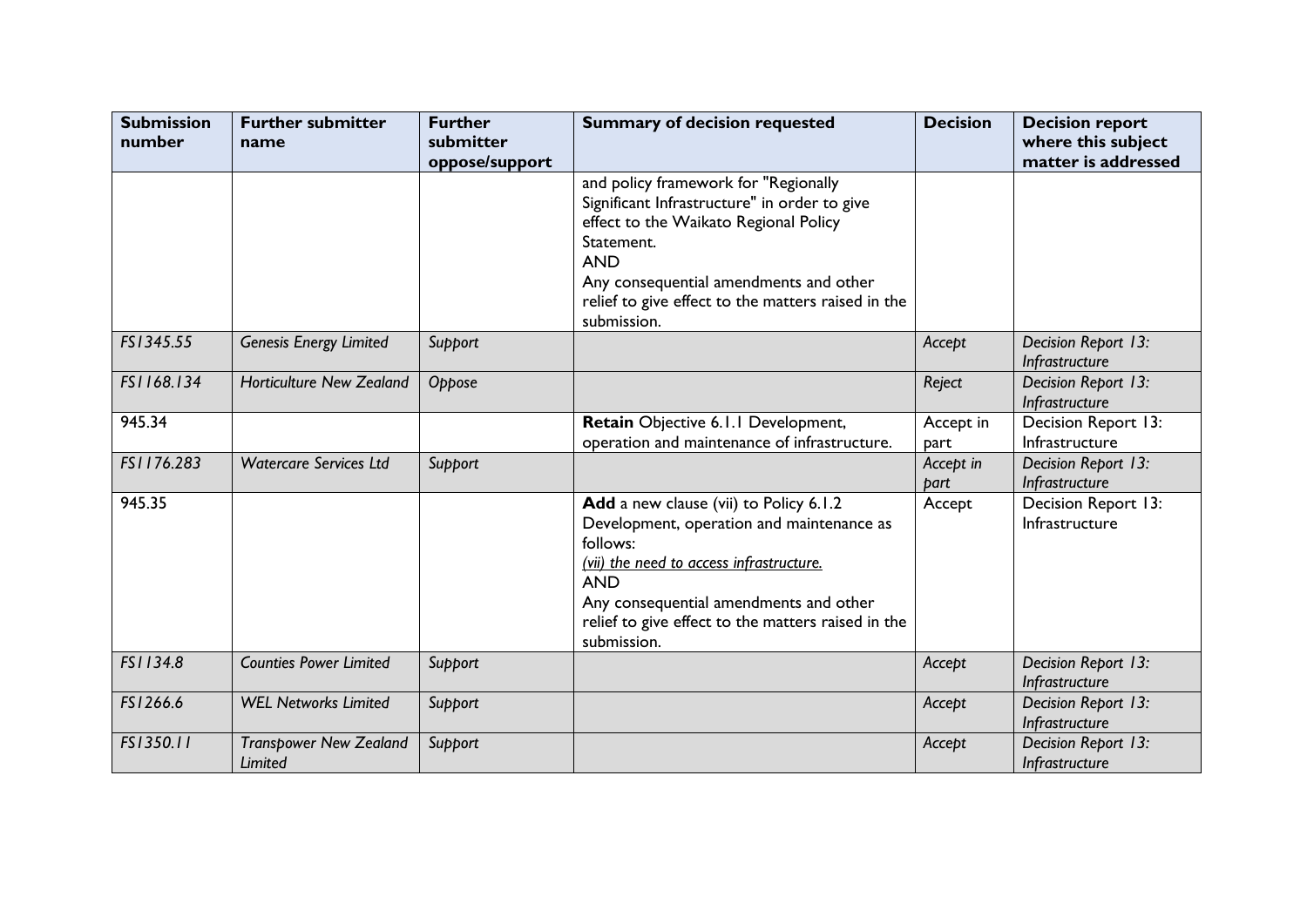| <b>Submission</b><br>number | <b>Further submitter</b><br>name | <b>Further</b><br>submitter<br>oppose/support | <b>Summary of decision requested</b>                                                                                                                                                                                                                                                                                                        | <b>Decision</b>   | <b>Decision report</b><br>where this subject<br>matter is addressed |
|-----------------------------|----------------------------------|-----------------------------------------------|---------------------------------------------------------------------------------------------------------------------------------------------------------------------------------------------------------------------------------------------------------------------------------------------------------------------------------------------|-------------------|---------------------------------------------------------------------|
| FS1375.18                   | <b>Radio New Zealand</b>         | Support                                       |                                                                                                                                                                                                                                                                                                                                             | Accept            | Decision Report 13:<br>Infrastructure                               |
| FS1168.137                  | <b>Horticulture New Zealand</b>  | Oppose                                        |                                                                                                                                                                                                                                                                                                                                             | Reject            | Decision Report 13:<br>Infrastructure                               |
| 945.36                      |                                  |                                               | Retain Policy 6.1.4 - Infrastructure benefits in<br>the Proposed District Plan.                                                                                                                                                                                                                                                             | Accept in<br>part | Decision Report 13:<br>Infrastructure                               |
| 945.37                      |                                  |                                               | Retain Policy Objective 6.1.6 - Reverse<br>Sensitivity.                                                                                                                                                                                                                                                                                     | Accept in<br>part | Decision Report 13:<br>Infrastructure                               |
| 945.38                      |                                  |                                               | <b>Amend Policy 6.1.7 Reverse Sensitivity</b><br>effects and infrastructure to include reference<br>to the ability to access infrastructure which<br>may be compromised through subdivisions in<br>particular.<br><b>AND</b><br>Any consequential amendments and other<br>relief to give effect to the matters raised in the<br>submission. | Reject            | Decision Report 13:<br>Infrastructure                               |
| FS1375.25                   | Radio New Zealand                | Support                                       |                                                                                                                                                                                                                                                                                                                                             | Reject            | Decision Report 13:<br>Infrastructure                               |
| FS1168.143                  | <b>Horticulture New Zealand</b>  | Oppose                                        |                                                                                                                                                                                                                                                                                                                                             | Accept            | Decision Report 13:<br>Infrastructure                               |
| 945.39                      |                                  |                                               | Amend Objective 6.2.1 - National Grid as<br>follows:<br>Objective 6.2.1 - National Grid and Gas Network<br>(a) The national significance of the National Grid<br>and Gas Network is recognised and protected.<br><b>AND</b><br>Any consequential amendments and other<br>relief to give effect to the matters raised in the<br>submission.  | Reject            | Decision Report 13:<br>Infrastructure                               |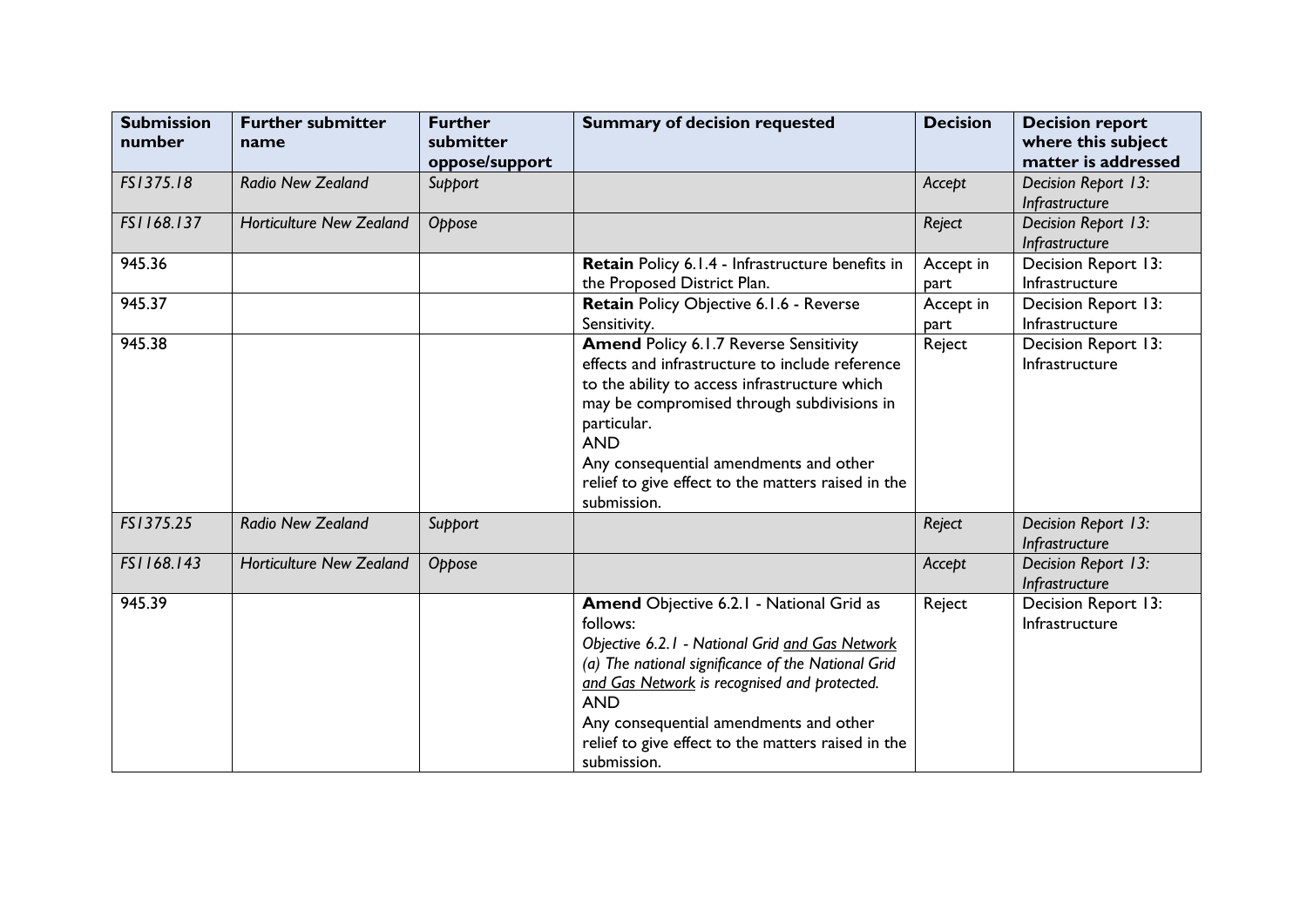| <b>Submission</b><br>number | <b>Further submitter</b><br>name         | <b>Further</b><br>submitter<br>oppose/support | <b>Summary of decision requested</b>                                                                                                                                                                                                                                                                                                                                                                               | <b>Decision</b> | <b>Decision report</b><br>where this subject<br>matter is addressed |
|-----------------------------|------------------------------------------|-----------------------------------------------|--------------------------------------------------------------------------------------------------------------------------------------------------------------------------------------------------------------------------------------------------------------------------------------------------------------------------------------------------------------------------------------------------------------------|-----------------|---------------------------------------------------------------------|
| FS1350.17                   | <b>Transpower New Zealand</b><br>Limited | Oppose                                        |                                                                                                                                                                                                                                                                                                                                                                                                                    | Accept          | Decision Report 13:<br>Infrastructure                               |
| FS1168.149                  | <b>Horticulture New Zealand</b>          | Oppose                                        |                                                                                                                                                                                                                                                                                                                                                                                                                    | Accept          | Decision Report 13:<br>Infrastructure                               |
| 945.40                      |                                          |                                               | Amend Policy 6.2.2 Recognise the national<br>grid as follows:<br>Policy 6.2.2 Recognise the national grid and Gas<br>network.<br>(a) Recognise the operational, functional and<br>technical constraints of the National Grid, Gas<br>Network, and the interconnectedness of networks.<br><b>AND</b><br>Any consequential amendments and other<br>relief to give effect to the matters raised in the<br>submission. | Reject          | Decision Report 13:<br>Infrastructure                               |
| FS1168.151                  | <b>Horticulture New Zealand</b>          | Oppose                                        |                                                                                                                                                                                                                                                                                                                                                                                                                    | Accept          | Decision Report 13:<br>Infrastructure                               |
| FS1342.252                  | <b>Federated Farmers</b>                 | Oppose                                        |                                                                                                                                                                                                                                                                                                                                                                                                                    | Accept          | Decision Report 13:<br>Infrastructure                               |
| 945.41                      |                                          |                                               | Amend Policy 6.2.3 Operation and<br>development of the National Grid as follows:<br>Policy 6.2.3 Operation and development of the<br>National Grid and Gas Network.<br>(a) Provide for the operation, upgrading and<br>development of the National Grid and Gas<br>Network.<br><b>AND</b><br>Any consequential amendments and other<br>relief to give effect to the matters raised in the<br>submission.           | Reject          | Decision Report 13:<br>Infrastructure                               |
| FS1168.152                  | <b>Horticulture New Zealand</b>          | Oppose                                        |                                                                                                                                                                                                                                                                                                                                                                                                                    | Accept          | Decision Report 13:<br>Infrastructure                               |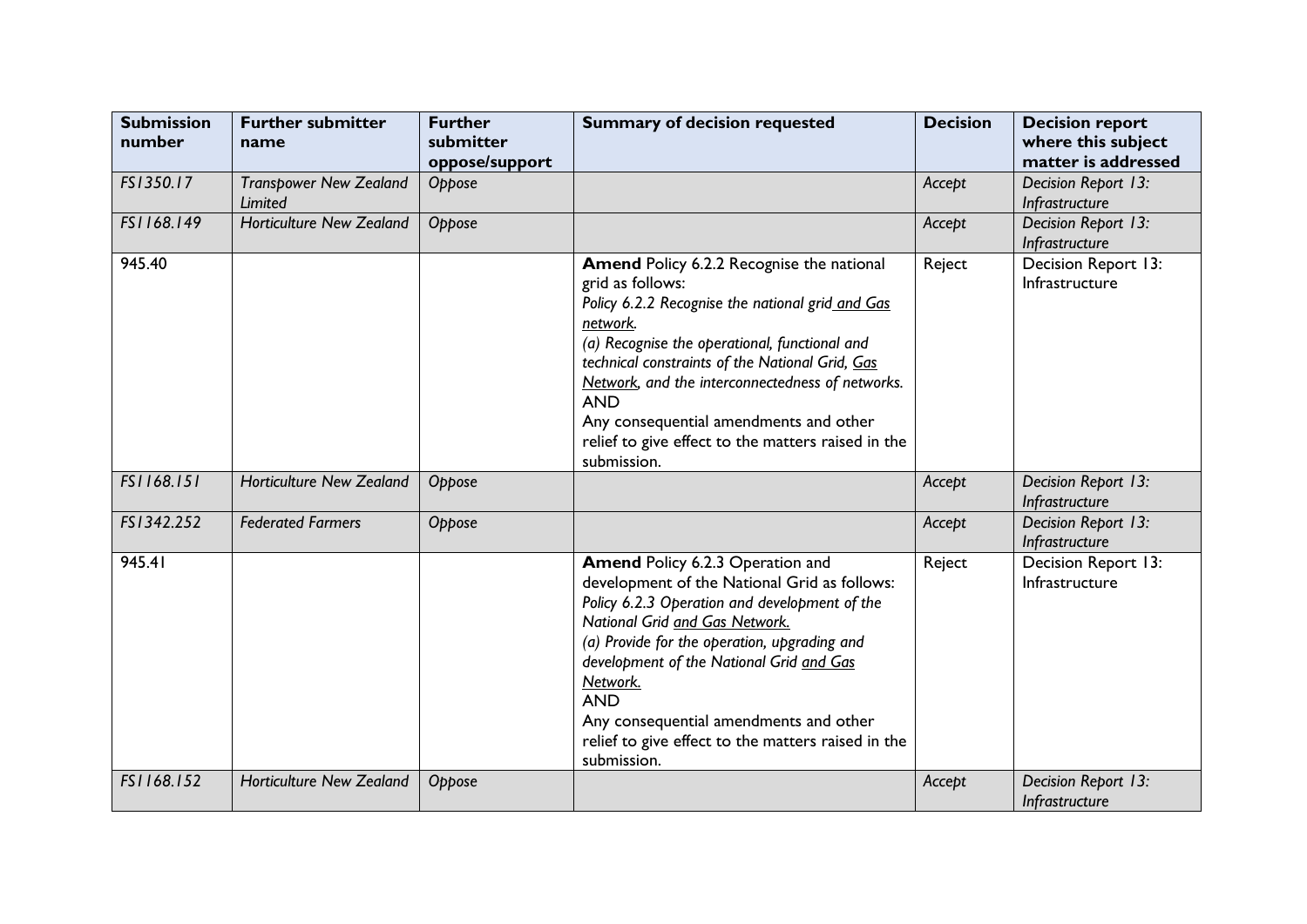| <b>Submission</b><br>number | <b>Further submitter</b><br>name | <b>Further</b><br>submitter<br>oppose/support | <b>Summary of decision requested</b>                                                                                                                                                                                                                                                                                                                                                                                                                                                                                                                 | <b>Decision</b> | <b>Decision report</b><br>where this subject<br>matter is addressed |
|-----------------------------|----------------------------------|-----------------------------------------------|------------------------------------------------------------------------------------------------------------------------------------------------------------------------------------------------------------------------------------------------------------------------------------------------------------------------------------------------------------------------------------------------------------------------------------------------------------------------------------------------------------------------------------------------------|-----------------|---------------------------------------------------------------------|
| FS1342.253                  | <b>Federated Farmers</b>         | Oppose                                        |                                                                                                                                                                                                                                                                                                                                                                                                                                                                                                                                                      | Accept          | Decision Report 13:<br>Infrastructure                               |
| 945.42                      |                                  |                                               | <b>Amend Policy 6.2.4 - Maintenance and minor</b><br>upgrade the National Grid as follows:<br>Policy 6.2.4 - Maintenance and minor upgrade the<br>National Grid and Gas Network.<br>(a) Enable the repair, maintenance, replacement<br>and minor upgrade of the National Grid and Gas<br>Network.<br><b>AND</b><br>Any consequential amendments and other<br>relief to give effect to the matters raised in the<br>submission.                                                                                                                       | Reject          | Decision Report 13:<br>Infrastructure                               |
| FS1168.154                  | <b>Horticulture New Zealand</b>  | Oppose                                        |                                                                                                                                                                                                                                                                                                                                                                                                                                                                                                                                                      | Accept          | Decision Report 13:<br>Infrastructure                               |
| FS1342.254                  | <b>Federated Farmers</b>         | Oppose                                        | Disallow submission point 945.42.                                                                                                                                                                                                                                                                                                                                                                                                                                                                                                                    | Accept          | Decision Report 13:<br>Infrastructure                               |
| 945.43                      |                                  |                                               | Add to Policy 6.2.6 - Reverse Sensitivity and<br>the National Grid as follows:<br>Policy 6.2.6 - Reverse Sensitivity and in relation to<br>the National Grid and the Gas Network<br>$(a)$<br>(b) Manage subdivision so that the access,<br>operation, maintenance, upgrading and<br>development of the Gas Network is not<br>compromised by ensuring that:<br>(i) The Gas Network is identified on the planning<br>mabs.<br>(ii) Sensitive land uses, buildings and structures<br>that may compromise the Gas Network are set<br>back appropriately. | Reject          | Decision Report 13:<br>Infrastructure                               |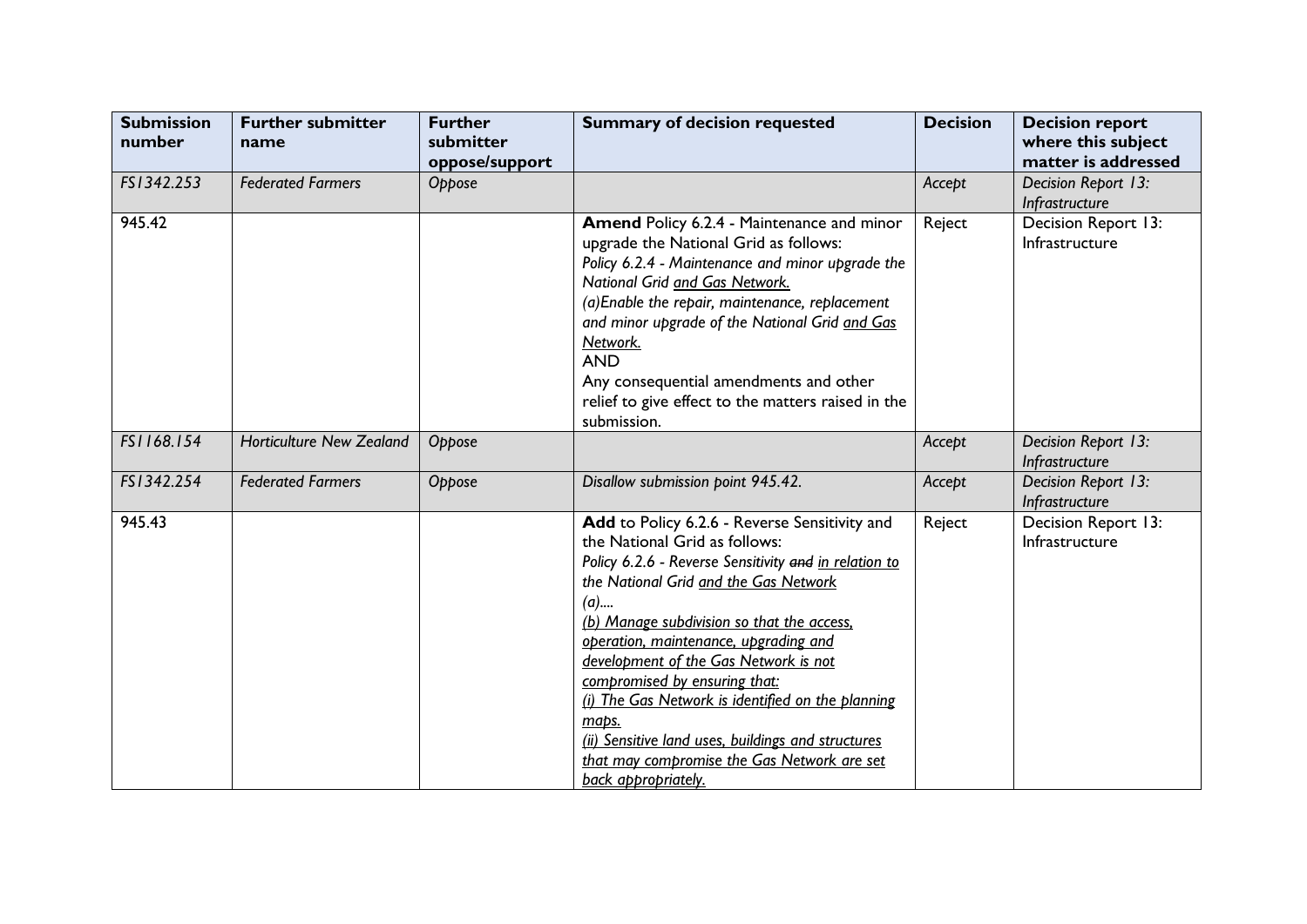| <b>Submission</b><br>number | <b>Further submitter</b><br>name | <b>Further</b><br>submitter | <b>Summary of decision requested</b>                                                                                                                                                                                                                                                                                                                                                   | <b>Decision</b> | <b>Decision report</b><br>where this subject |
|-----------------------------|----------------------------------|-----------------------------|----------------------------------------------------------------------------------------------------------------------------------------------------------------------------------------------------------------------------------------------------------------------------------------------------------------------------------------------------------------------------------------|-----------------|----------------------------------------------|
|                             |                                  | oppose/support              | (iii) Subdivision is managed on land containing the<br>gas transmission pipeline to avoid subsequent land<br>use from compromising the access, operation,<br>maintenance and upgrade of the pipeline.<br><b>AND</b><br>Any consequential amendments and other<br>relief to give effect to the matters raised in the<br>submission.                                                     |                 | matter is addressed                          |
| FS1168.159                  | <b>Horticulture New Zealand</b>  | Oppose                      |                                                                                                                                                                                                                                                                                                                                                                                        | Accept          | Decision Report 13:<br>Infrastructure        |
| FS1342.255                  | <b>Federated Farmers</b>         | Oppose                      |                                                                                                                                                                                                                                                                                                                                                                                        | Accept          | Decision Report 13:<br>Infrastructure        |
| 945.44                      |                                  |                             | Add a new definition to Chapter 13:<br>Definitions for "Gas Network" as follows:<br><b>Gas Network:</b><br>A network for the purpose of conveying high<br>pressure gas and liquid petroleum including<br>pipelines and above ground incidental equipment.<br><b>AND</b><br>Any consequential amendments and other<br>relief to give effect to the matters raised in the<br>submission. | Reject          | Decision Report 13:<br>Infrastructure        |
| 945.45                      |                                  |                             | Amend the definition of "Infrastructure" in<br>Chapter 13: Definitions as follows:<br>(a) pipelines that distribute or transmit natural or<br>manufactured gas, petroleum, biofuel or<br>geothermal energy and above ground incidental<br>equipment;<br><b>AND</b><br>Any consequential amendments and other<br>relief to give effect to the matters raised in the<br>submission.      | Reject          | Decision Report 13:<br>Infrastructure        |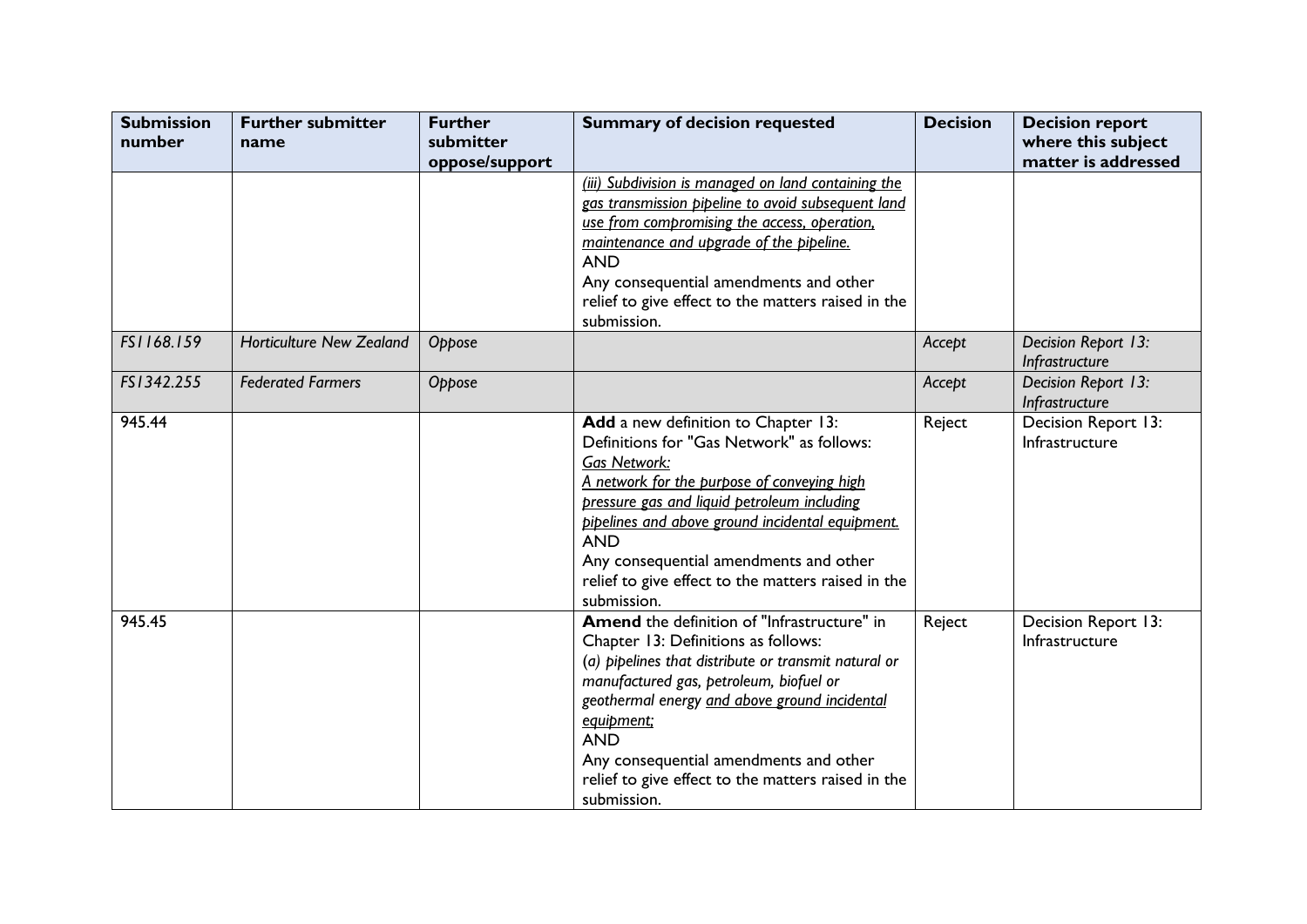| <b>Submission</b><br>number | <b>Further submitter</b><br>name | <b>Further</b><br>submitter<br>oppose/support | <b>Summary of decision requested</b>                                                                                                                                | <b>Decision</b>   | <b>Decision report</b><br>where this subject<br>matter is addressed |
|-----------------------------|----------------------------------|-----------------------------------------------|---------------------------------------------------------------------------------------------------------------------------------------------------------------------|-------------------|---------------------------------------------------------------------|
| FS1273.49                   | <b>Auckland Transport</b>        | <b>Not Stated</b>                             |                                                                                                                                                                     | Reject            | Decision Report 13:<br>Infrastructure                               |
| 945.46                      |                                  |                                               | Retain the definition of "Minor Upgrading of<br>Existing Infrastructure" in Chapter 13:<br>Definitions.                                                             | Accept            | Decision Report 13:<br>Infrastructure                               |
| FS1273.54                   | <b>Auckland Transport</b>        | Support                                       |                                                                                                                                                                     | Accept            | Decision Report 13:<br>Infrastructure                               |
| 945.47                      |                                  |                                               | Retain section 14.1(1) - Introduction.                                                                                                                              | Accept in<br>part | Decision Report 13:<br>Infrastructure                               |
| FS1273.69                   | <b>Auckland Transport</b>        | Support                                       |                                                                                                                                                                     | Accept in<br>part | Decision Report 13:<br>Infrastructure                               |
| FS1176.284                  | <b>Watercare Services Ltd</b>    | Support                                       |                                                                                                                                                                     | Accept in<br>part | Decision Report 13:<br>Infrastructure                               |
| 945.48                      |                                  |                                               | Retain Rule 14.3.1 (a) P1 Permitted Activities.                                                                                                                     | Accept            | Decision Report 13:<br>Infrastructure                               |
| 945.49                      |                                  |                                               | Retain Rule 14.3.1 (a) P2 Permitted Activities.                                                                                                                     | Accept in<br>part | Decision Report 13:<br>Infrastructure                               |
| 945.50                      |                                  |                                               | Retain Designation R1 being gas transmission<br>pipelines within the District Plan Maps.                                                                            | Accept            | Decision Report 31:<br>Designations                                 |
| 945.51                      |                                  |                                               | Retain gas transmission pipelines within the<br>Proposed District Plan Maps.                                                                                        | Accept            | Decision Report 13:<br>Infrastructure                               |
| 945.52                      |                                  |                                               | Add the delivery point stations within the<br>District Plan Maps (see plans attached to the<br>submission).<br><b>AND</b><br>Any consequential amendments and other | Reject            | Decision Report 13:<br>Infrastructure                               |
|                             |                                  |                                               | relief to give effect to the matters raised in the<br>submission.                                                                                                   |                   |                                                                     |
| 945.53                      |                                  |                                               | Add distribution lines to the Proposed<br>District Plan Maps (see plans attached to<br>submission).                                                                 | Reject            | Decision Report 13:<br>Infrastructure                               |